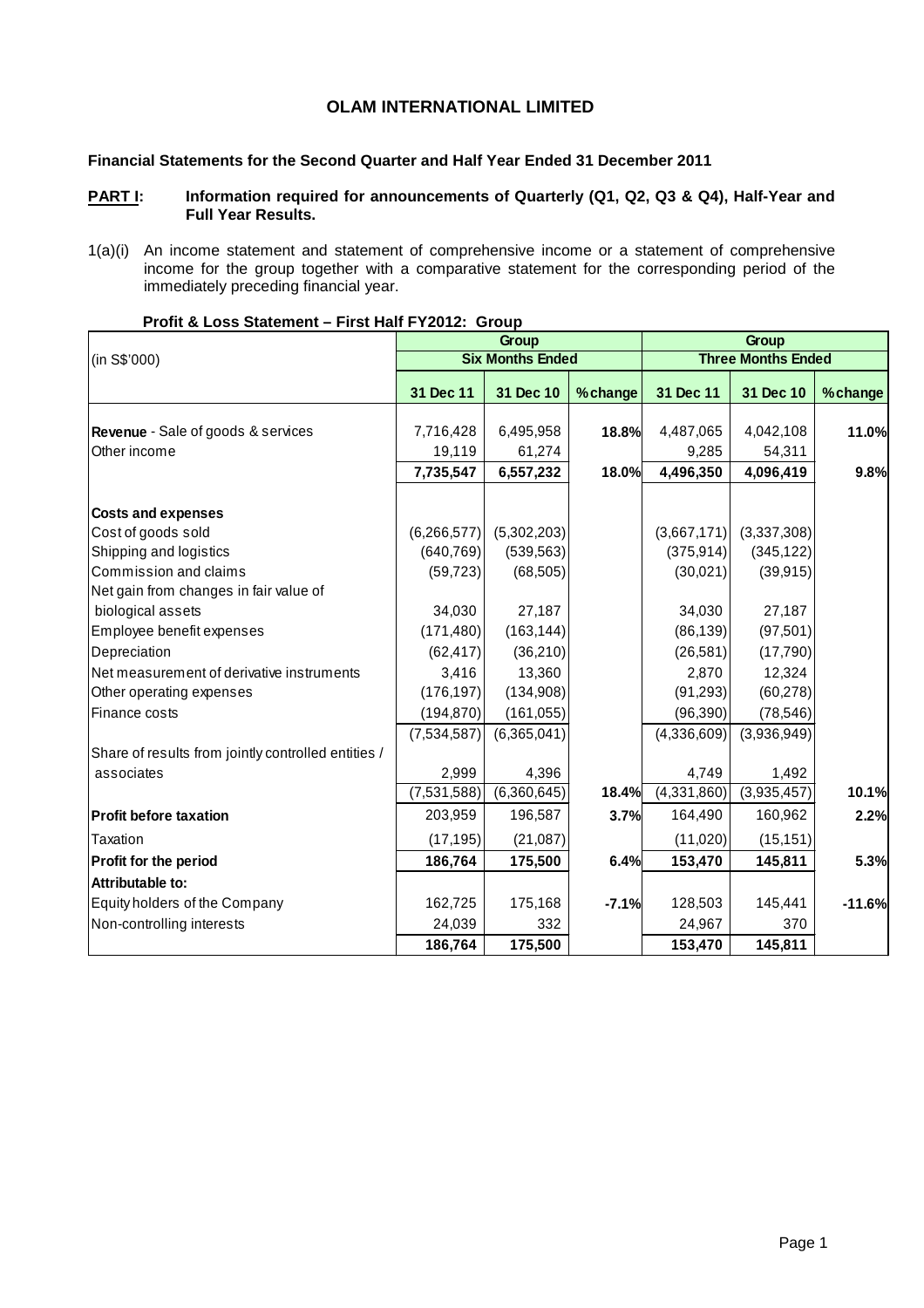1(a)(ii) A statement of comprehensive income for the ("Group") - Olam International Limited ("Company") and its subsidiaries together with a comparative statement for the corresponding period of the immediately preceding financial year.

|                                                                                                    |           | Group                   |                           | Group      |  |
|----------------------------------------------------------------------------------------------------|-----------|-------------------------|---------------------------|------------|--|
| (in S\$'000)                                                                                       |           | <b>Six Months Ended</b> | <b>Three Months Ended</b> |            |  |
|                                                                                                    | 31 Dec 11 | 31 Dec 10               | 31 Dec 11                 | 31 Dec 10  |  |
| <b>Profit for the period</b>                                                                       | 186,764   | 175,500                 | 153,470                   | 145,811    |  |
| <b>Other Comprehensive Income:</b><br>Net gain / (loss) on fair value changes during the<br>period | 72,622    | (244, 267)              | (75, 896)                 | (92, 342)  |  |
| Recognised in the profit and loss account                                                          |           |                         |                           |            |  |
| on occurrence of hedged transactions                                                               | 186,995   | 196,366                 | 101,243                   | (29, 433)  |  |
| Foreign currency translation adjustment                                                            | 139,246   | (92, 511)               | (41,003)                  | (40, 532)  |  |
| Other comprehensive income                                                                         | 398,863   | (140, 412)              | (15,656)                  | (162, 307) |  |
| <b>Total Comprehensive Income</b>                                                                  | 585,627   | 35,088                  | 137,814                   | (16, 496)  |  |
| Attributable to:                                                                                   |           |                         |                           |            |  |
| Equity holders of the Company                                                                      | 551,306   | 34,756                  | 103,539                   | (16, 866)  |  |
| Non-controlling interests                                                                          | 34,321    | 332                     | 34,275                    | 370        |  |
|                                                                                                    | 585,627   | 35,088                  | 137,814                   | (16,496)   |  |

## **Statement of Comprehensive Income – First Half FY2012: Group**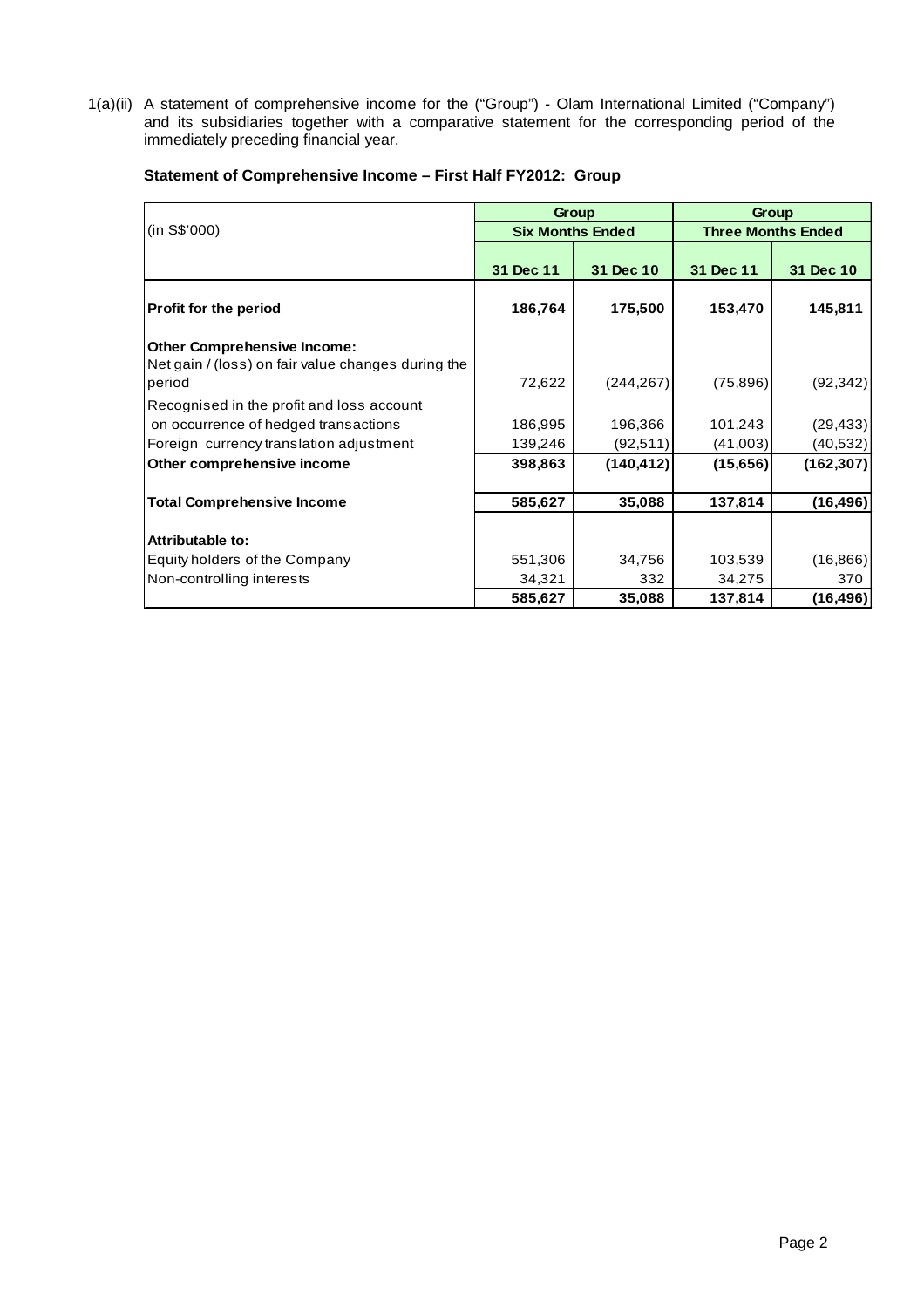1(b)(i) A statement of financial position (for the Issuer and Group), together with a comparative statement as at the end of the immediately preceding financial year.

| (in S\$'000)                                 | Group         |               | <b>Company</b> |               |
|----------------------------------------------|---------------|---------------|----------------|---------------|
|                                              | 31 Dec 11     | 30 Jun 11     | 31 Dec 11      | 30 Jun 11     |
| <b>Non-current assets</b>                    |               |               |                |               |
| Property, plant and equipment                | 1,825,645     | 1,576,715     | 2,720          | 2,279         |
| Intangible assets                            | 481,555       | 485,938       | 27,240         | 24,050        |
| <b>Biological assets</b>                     | 426,692       | 453,168       |                |               |
| Investment in subsidiary companies           |               |               | 987,373        | 810,805       |
| Interests in jointly controlled entities and |               |               |                |               |
| associates                                   | 438,516       | 411,819       | 374,078        | 353,847       |
| Deferred tax assets                          | 32,084        | 43,053        |                | 8,542         |
| Other non-current assets                     | 1,527         | 10,004        |                |               |
|                                              | 3,206,019     | 2,980,697     | 1,391,411      | 1,199,523     |
| <b>Current assets</b>                        |               |               |                |               |
| Amounts due from subsidiary companies        |               |               | 1,937,515      | 1,945,035     |
| Trade receivables                            | 1,450,545     | 1,595,446     | 476,169        | 446,340       |
| Margin accounts with brokers                 | 33,898        | 457,133       | 18,297         | 444,978       |
| Inventories                                  | 4,569,519     | 3,584,144     | 1,118,320      | 648,073       |
| Advance payments to suppliers                | 278,097       | 222,207       | 95,684         | 65,060        |
| Advance payments to subsidiary companies     |               |               | 1,639,165      | 1,215,058     |
| Cash and short-term fixed deposits           | 1,154,607     | 872,247       | 610,545        | 502,050       |
| Derivative financial instruments             | 1,567,053     | 2,310,144     | 1,099,313      | 1,499,233     |
| Other current assets                         | 775,951       | 558,118       | 104,467        | 65,610        |
|                                              | 9,829,670     | 9,599,439     | 7,099,475      | 6,831,437     |
| <b>Current liabilities</b>                   |               |               |                |               |
| Trade payables and accruals                  | (853, 182)    | (1,095,603)   | (275, 850)     | (378, 328)    |
| <b>Borrowings</b>                            | (2,746,483)   | (3,610,043)   | (933, 998)     | (1,936,127)   |
| Derivative financial instruments             | (1, 114, 485) | (2,287,250)   | (1,058,897)    | (2,026,427)   |
| Provision for taxation                       | (48, 661)     | (24, 762)     | (8,885)        | (15,608)      |
| Other current liabilities                    | (102, 973)    | (112, 306)    | (52, 283)      | (56, 371)     |
|                                              | (4,865,784)   | (7, 129, 964) | (2,329,913)    | (4, 412, 861) |
|                                              |               |               |                |               |
| <b>Net current assets</b>                    | 4,963,886     | 2,469,475     | 4,769,562      | 2,418,576     |
| <b>Non-current liabilities</b>               |               |               |                |               |
| Deferred tax liabilities                     | (160, 642)    | (177, 283)    | (4, 304)       |               |
| <b>Borrowings</b>                            | (4,737,693)   | (2,970,527)   | (3,582,661)    | (1,829,569)   |
|                                              | (4,898,335)   | (3, 147, 810) | (3,586,965)    | (1,829,569)   |
|                                              |               |               |                |               |
| <b>Net assets</b>                            | 3,271,570     | 2,302,362     | 2,574,008      | 1,788,530     |
| Equity attributable to equity holders of the |               |               |                |               |
| Company                                      |               |               |                |               |
| Share capital                                | 2,077,038     | 1,577,110     | 2,077,038      | 1,577,110     |
| Reserves                                     | 1,103,191     | 668,232       | 496,970        | 211,420       |
|                                              | 3,180,229     | 2,245,342     | 2,574,008      | 1,788,530     |
| Non-controlling interests                    | 91,341        | 57,020        |                |               |
| <b>Total equity</b>                          | 3,271,570     | 2,302,362     | 2,574,008      | 1,788,530     |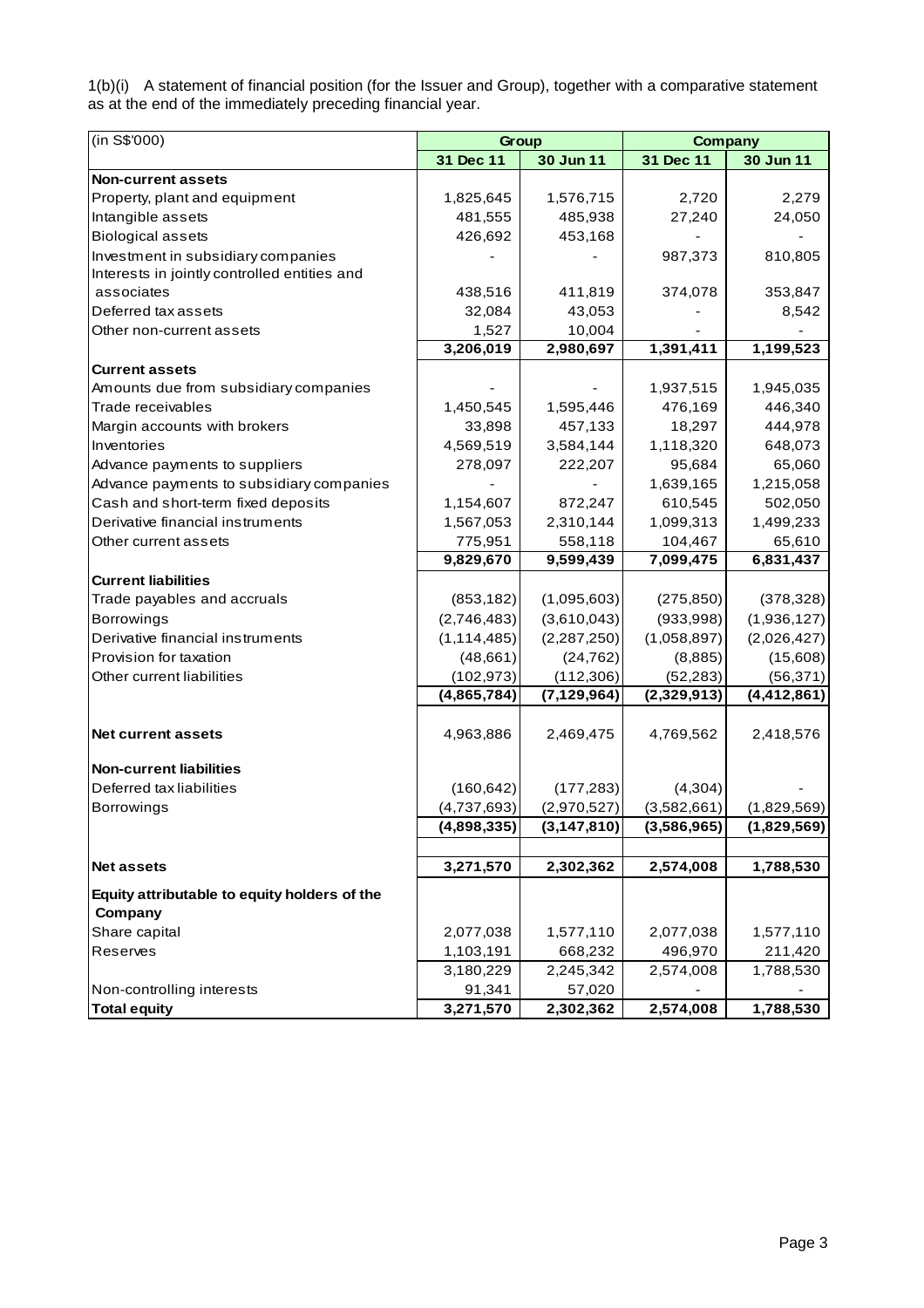1(b)(ii) Aggregate amount of Group's borrowings and debt securities.

# **Amounts repayable in one year or less or on demand**

|                          |                | 31 Dec 11        | 30 Jun 11                |                  |
|--------------------------|----------------|------------------|--------------------------|------------------|
|                          | <b>Secured</b> | <b>Unsecured</b> | <b>Secured</b>           | <b>Unsecured</b> |
|                          | (in S\$'000)   | (in S\$'000)     | (in S\$'000)             | (in S\$'000)     |
| <b>Overdrafts</b>        |                | 264,169          |                          | 437,169          |
| Loans                    |                | 2,331,031        | 32,932                   | 2,939,074        |
| <b>Medium Term Notes</b> |                | 149.999          | $\overline{\phantom{0}}$ | 199,443          |
| Finance Lease            |                | 1.284            | ۰                        | 1,425            |
| <b>Total</b>             | ٠              | 2,746,483        | 32,932                   | 3,577,111        |

# **Amounts repayable after one year**

|                          |                | 31 Dec 11        | 30 Jun 11      |                  |  |  |
|--------------------------|----------------|------------------|----------------|------------------|--|--|
|                          | <b>Secured</b> | <b>Unsecured</b> | <b>Secured</b> | <b>Unsecured</b> |  |  |
|                          | (in S\$'000)   | (in S\$'000)     | (in S\$'000)   | (in S\$'000)     |  |  |
| Medium / Long Term Loans |                | 3,138,543        |                | 1,713,918        |  |  |
| Medium Term Notes        |                | 599,999          |                | 349,717          |  |  |
| <b>Bonds</b>             |                | 976,900          |                | 885,336          |  |  |
| Finance Lease            |                | 22,251           |                | 21,556           |  |  |
| <b>Total</b>             | ۰              | 4,737,693        | ۰              | 2,970,527        |  |  |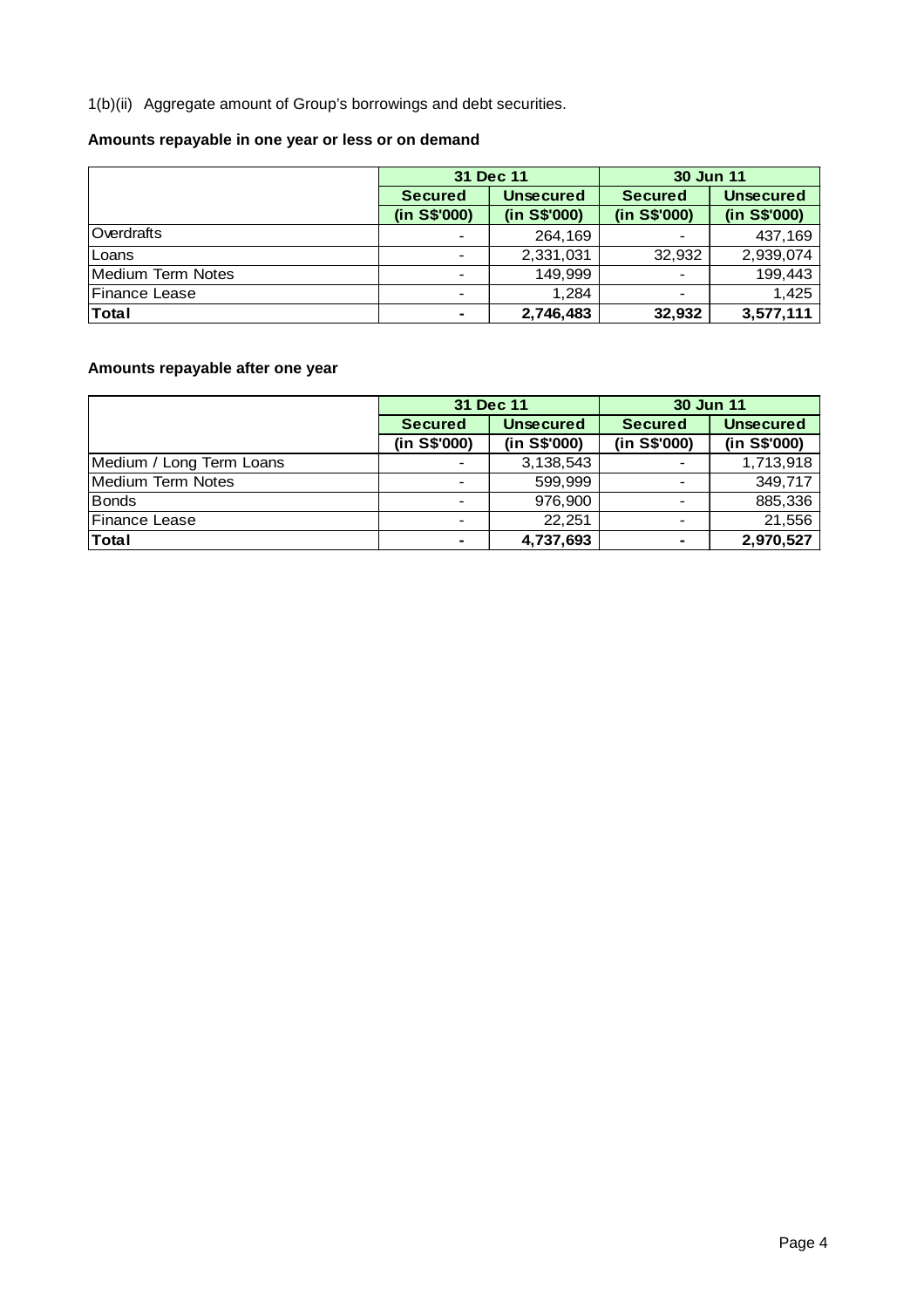1(c) A statement of cash flows (for the Group), together with a comparative statement for the corresponding period of the immediately preceding financial year is as follows:

|                                                                       |                         | Group       | Group                     |            |  |  |
|-----------------------------------------------------------------------|-------------------------|-------------|---------------------------|------------|--|--|
| (in S\$'000)                                                          | <b>Six Months Ended</b> |             | <b>Three Months Ended</b> |            |  |  |
|                                                                       | 31 Dec 11               | 31 Dec 10   | 31 Dec 11                 | 31 Dec 10  |  |  |
| Cash flow from operating activities                                   |                         |             |                           |            |  |  |
| <b>Profit before taxation</b>                                         | 203,959                 | 196,587     | 164,490                   | 160,962    |  |  |
| Adjustments for:                                                      |                         |             |                           |            |  |  |
| Amortisation of intangible assets and depreciation of property, plant |                         |             |                           |            |  |  |
| and equipment                                                         | 72,280                  | 38,072      | 32,812                    | 19,359     |  |  |
| Cost of share-based payment                                           | 8,834                   | 14,565      | 4,406                     | 6,085      |  |  |
| Fair value of biological assets                                       | (34,030)                | (27, 186)   | (34,030)                  | (27, 186)  |  |  |
| Loss on disposal of property, plant and equipment                     | 4,113                   | 2,440       | 3,847                     | 2,246      |  |  |
| Interest income                                                       | (7, 568)                | (11,928)    | (1,090)                   | (8,243)    |  |  |
| Interest expense                                                      | 194,870                 | 161,055     | 96,390                    | 78,546     |  |  |
| Net measurement of derivative instruments                             | (3, 416)                | (13,360)    | (2,870)                   | (12, 324)  |  |  |
| Negative goodwill arising from acquisition of subsidiaries / assets   |                         | (36, 450)   |                           | (36, 450)  |  |  |
| Share of results from jointly controlled entities and associates      | (2,999)                 | (4,396)     | (4,749)                   | (1, 492)   |  |  |
| Operating cash flow before reinvestment in working capital            | 436,043                 | 319,399     | 259,206                   | 181,503    |  |  |
| Increase in inventories                                               | (986,070)               | (870, 249)  | (362,090)                 | (615, 280) |  |  |
| (Increase) / decrease in receivables and other current assets         | (151, 584)              | (189, 882)  | (319, 652)                | 152,411    |  |  |
| Increase in advance payments to suppliers                             | (68, 131)               | (188, 621)  | (48, 023)                 | (105, 685) |  |  |
| Decrease / (increase) in margin account with brokers                  | 223,051                 | (455, 982)  | 197,239                   | (460, 114) |  |  |
| (Decrease) / increase in payables and other current liabilities       | (85, 366)               | (3,219)     | 24,222                    | (41, 424)  |  |  |
| Cash flow used in operations                                          | (632, 057)              | (1,388,554) | (249, 098)                | (888, 589) |  |  |
| Interest income received                                              | 7,568                   | 11,928      | 1,090                     | 8,243      |  |  |
| Interest expense paid                                                 | (135, 339)              | (133,949)   | (42, 410)                 | (40,200)   |  |  |
| <b>Taxpaid</b>                                                        | (6,703)                 | (25, 414)   | (704)                     | (21, 283)  |  |  |
| Net cash flow used in operating activities                            | (766, 531)              | (1,535,989) | (291, 122)                | (941, 829) |  |  |
| Cash flow from investing activities                                   |                         |             |                           |            |  |  |
| Proceeds from disposal of property, plant and equipment               | 1,957                   | 8,773       | 434                       | 8,353      |  |  |
| Purchase of property, plant and equipment                             | (242, 423)              | (259, 708)  | (141, 814)                | (82,986)   |  |  |
| Purchase of intangibles assets                                        | (4, 945)                |             | (1,876)                   |            |  |  |
| Acquisition of subsidiaries / assets, net of cash acquired            | (9,585)                 | (113,996)   | (9,585)                   | (113,996)  |  |  |
| Long term investment                                                  |                         | 17,205      |                           | 115,816    |  |  |
| Net cash flow used in investing activities                            | (254, 996)              | (347, 726)  | (152, 841)                | (72, 813)  |  |  |
| Cash flow from financing activities                                   |                         |             |                           |            |  |  |
| Dividends paid on ordinary shares by the Company                      | (125, 181)              | (53, 139)   | (125, 181)                | (53, 139)  |  |  |
| Proceeds from borrowings, net                                         | 1,078,173               | 1,581,675   | 499,054                   | 1,136,048  |  |  |
| Proceeds from issuance of shares on exercise of share options         | 9,708                   | 15,180      | 408                       | 3,082      |  |  |
| Proceeds from issuance of bonds                                       |                         | 328,750     |                           |            |  |  |
| Proceeds from issuance of shares for cash                             | 490,220                 |             | (1,215)                   |            |  |  |
| Net cash flow from financing activities                               | 1,452,920               | 1,872,466   | 373,066                   | 1,085,991  |  |  |
| Net effect of exchange rate changes on cash and cash equivalents      | 23,967                  | 42,344      | (3, 435)                  | 10,469     |  |  |
| Net increase / (decrease) in cash and cash equivalents                | 455,360                 | 31,095      | (74, 332)                 | 81,818     |  |  |
| Cash and cash equivalents at the beginning of the period              | 435,078                 | 503,932     | 964,770                   | 453,209    |  |  |
| Cash and cash equivalents* at the end of the period                   | 890,438                 | 535,027     | 890,438                   | 535,027    |  |  |

\*Cash and cash equivalents include cash and bank balances, fixed deposits less overdrafts.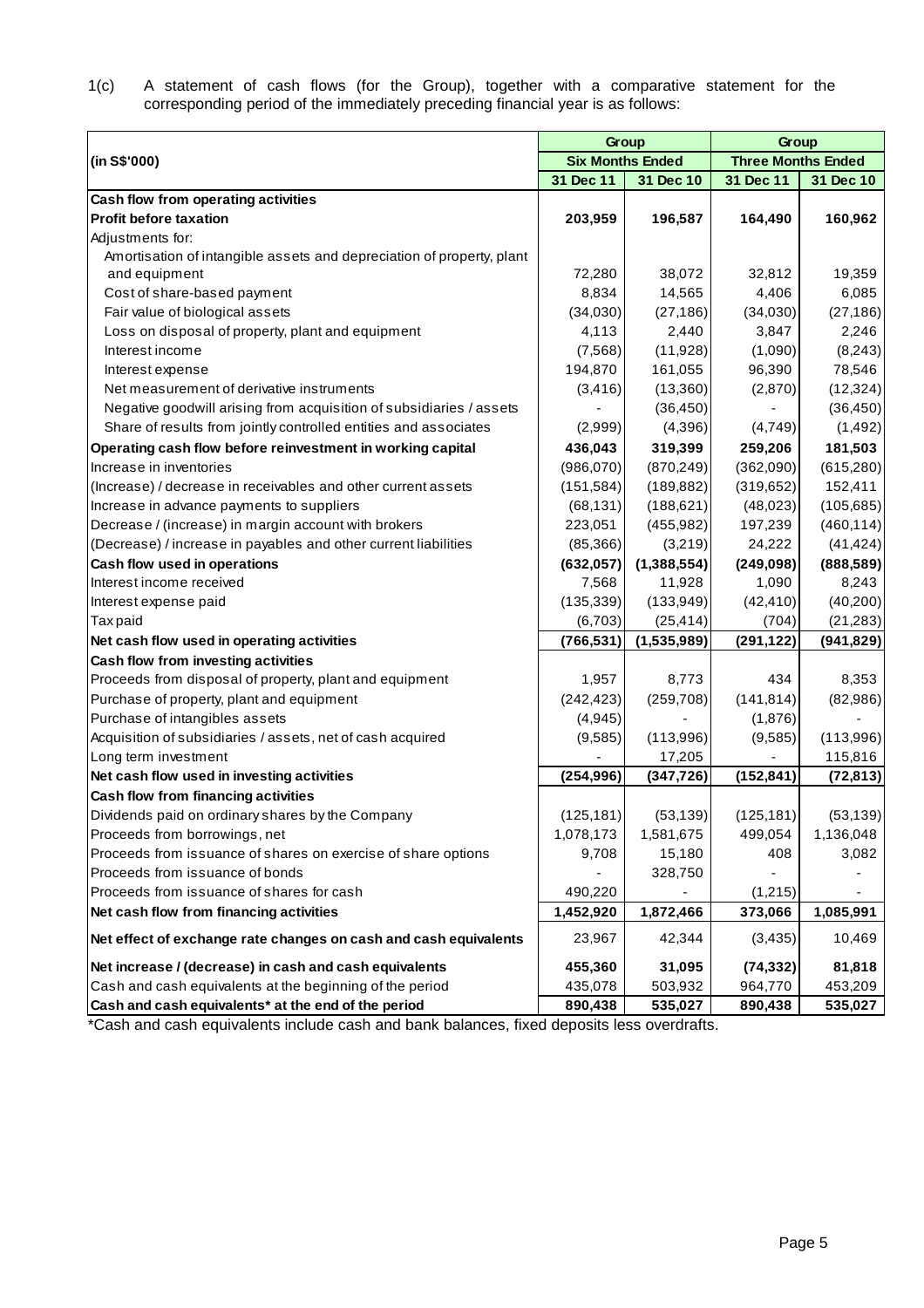1(d)(i) A statement (for the Issuer and Group) showing either (i) all changes in equity, or (ii) changes in equity other than those arising from capitalisation issues and distributions to shareholders, together with a comparative statement for the corresponding period of the immediately preceding financial year.

|                                                     |           |                 |                    |                   | Attributable to owners of the Company |                 |                 |              |                    |               |
|-----------------------------------------------------|-----------|-----------------|--------------------|-------------------|---------------------------------------|-----------------|-----------------|--------------|--------------------|---------------|
|                                                     |           |                 | Foreign            |                   |                                       |                 |                 |              | Non-               |               |
| 6 months                                            | Share     | Capital         | Currency           | <b>Fair Value</b> | Share-based                           | Revenue         | <b>Total</b>    | <b>Total</b> | <b>Controlling</b> | <b>Total</b>  |
| Group                                               | Capital   | <b>Reserves</b> | <b>Translation</b> | Adjustment        | Compensation                          | <b>Reserves</b> | <b>Reserves</b> |              | <b>Interests</b>   | <b>Equity</b> |
|                                                     |           |                 | <b>Reserves</b>    | <b>Reserves</b>   | <b>Reserves</b>                       |                 |                 |              |                    |               |
|                                                     | \$'000    | \$'000          | \$'000             | \$'000            | \$'000                                | \$'000          | \$'000          | \$'000       | \$'000             | \$'000        |
| At 31 December 2011:                                |           |                 |                    |                   |                                       |                 |                 |              |                    |               |
| At 1 July 2011                                      | 1,577,110 | 129,586         | (378, 825)         | (322, 749)        | 54,194                                | 1,186,026       | 668,232         | 2,245,342    | 57,020             | 2,302,362     |
| Profit for the period                               |           |                 |                    |                   |                                       | 162,725         | 162,725         | 162,725      | 24,039             | 186,764       |
| Other comprehensive income                          |           |                 |                    |                   |                                       |                 |                 |              |                    |               |
| Net gain on fair value changes during the financial |           |                 |                    |                   |                                       |                 |                 |              |                    |               |
| period                                              |           |                 |                    | 72,622            |                                       |                 | 72,622          | 72,622       |                    | 72,622        |
| Recognised in the profit and loss account on        |           |                 |                    |                   |                                       |                 |                 |              |                    |               |
| occurrence of hedged transactions                   |           |                 |                    | 186,995           |                                       |                 | 186.995         | 186,995      |                    | 186,995       |
| Foreign currency translation adjustment             |           |                 | 128,964            |                   |                                       |                 | 128,964         | 128,964      | 10,282             | 139,246       |
| Other comprehensive income for the                  |           |                 |                    |                   |                                       |                 |                 |              |                    |               |
| financial period, net of tax                        |           |                 | 128,964            | 259,617           | $\blacksquare$                        |                 | 388,581         | 388,581      | 10,282             | 398,863       |
| Total comprehensive income for the period           |           |                 | 128,964            | 259,617           | $\blacksquare$                        | 162,725         | 551,306         | 551,306      | 34,321             | 585,627       |
| Contributions by and distributions to               |           |                 |                    |                   |                                       |                 |                 |              |                    |               |
| owners                                              |           |                 |                    |                   |                                       |                 |                 |              |                    |               |
| Issue of shares for cash                            | 490,220   |                 | ٠                  | $\blacksquare$    |                                       |                 |                 | 490,220      |                    | 490,220       |
| Issue of shares on exercise of share option         | 9,708     |                 |                    |                   |                                       |                 |                 | 9,708        |                    | 9,708         |
| Share-based expense                                 |           |                 | ÷                  | $\blacksquare$    | 8,834                                 |                 | 8,834           | 8,834        | ٠                  | 8,834         |
| Dividends on ordinary shares                        |           |                 |                    | ä,                | $\blacksquare$                        | (125, 181)      | (125, 181)      | (125, 181)   |                    | (125, 181)    |
| Total contributions by and distributions to         |           |                 |                    |                   |                                       |                 |                 |              |                    |               |
| owners                                              | 499,928   |                 |                    |                   | 8,834                                 | (125, 181)      | (116, 347)      | 383,581      |                    | 383,581       |
| At 31 December 2011                                 | 2,077,038 | 129,586         | (249, 861)         | (63, 132)         | 63,028                                | 1,223,570       | 1,103,191       | 3,180,229    | 91,341             | 3,271,570     |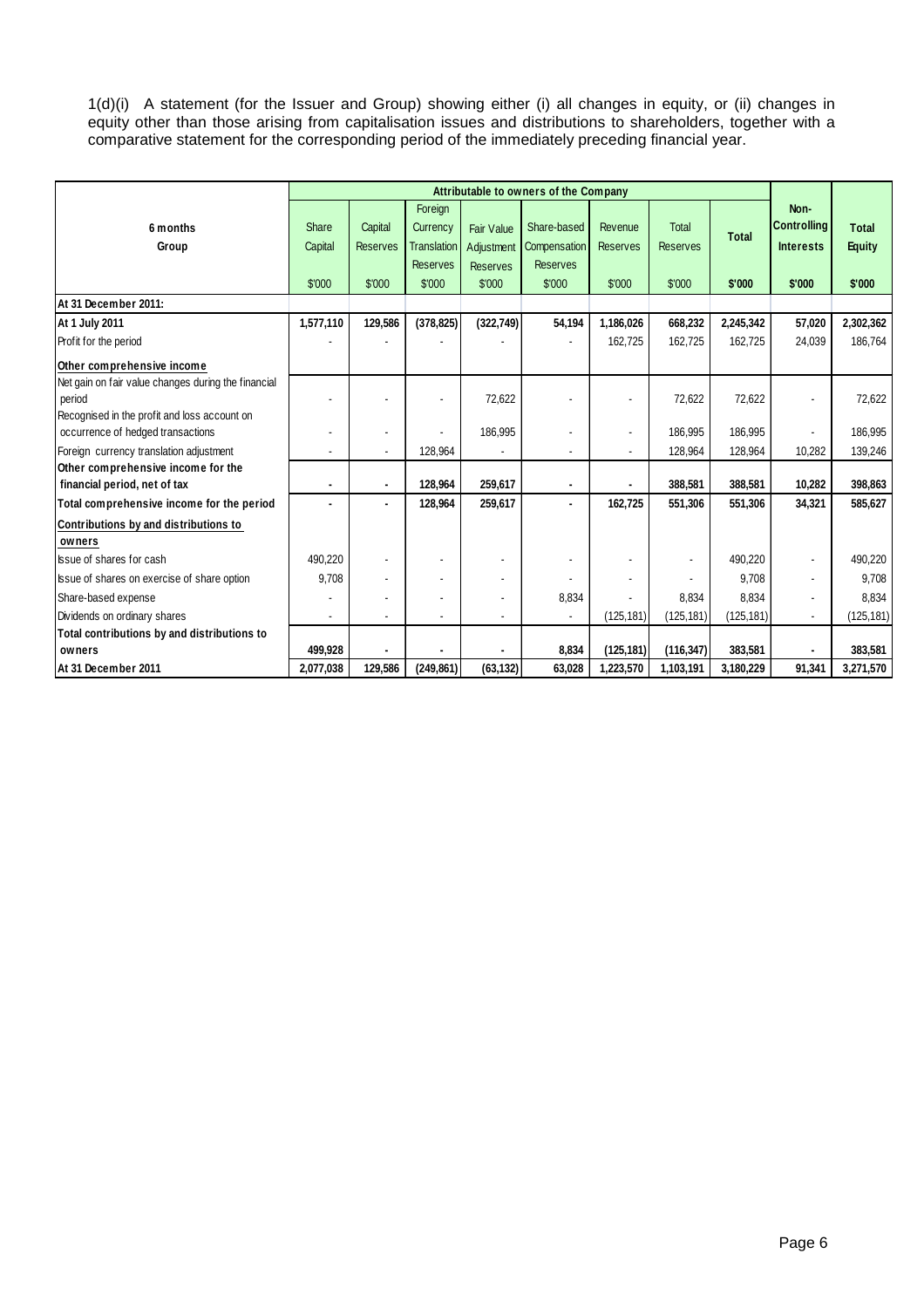|                                                         |                |                |                    |                   | Attributable to owners of the Company |                 |                 |              |                    |               |
|---------------------------------------------------------|----------------|----------------|--------------------|-------------------|---------------------------------------|-----------------|-----------------|--------------|--------------------|---------------|
|                                                         |                |                | Foreign            |                   |                                       |                 |                 |              | Non-               |               |
| 6 months                                                | Share          | Capital        | Currency           | <b>Fair Value</b> | Share-based                           | Revenue         | <b>Total</b>    | <b>Total</b> | <b>Controlling</b> | <b>Total</b>  |
| Group                                                   | Capital        | Reserve        | <b>Translation</b> | Adjustment        | Compensation                          | <b>Reserves</b> | <b>Reserves</b> |              | <b>Interests</b>   | <b>Equity</b> |
|                                                         |                |                | <b>Reserves</b>    | <b>Reserves</b>   | <b>Reserves</b>                       |                 |                 |              |                    |               |
|                                                         | \$'000         |                | \$'000             | \$'000            | \$'000                                | \$'000          | \$'000          | \$'000       | \$'000             | \$'000        |
| At 31 December 2010:                                    |                |                |                    |                   |                                       |                 |                 |              |                    |               |
| At 1 July 2010                                          | 1,201,581      | 145,688        | (166, 452)         | (248, 415)        | 30,203                                | 809,324         | 570,348         | 1,771,929    | (1, 144)           | 1,770,785     |
| Profit for the period                                   |                |                |                    |                   |                                       | 175,168         | 175,168         | 175,168      | 332                | 175,500       |
| Other comprehensive income                              |                |                |                    |                   |                                       |                 |                 |              |                    |               |
| Net gain on fair value changes during the financial     |                |                |                    |                   |                                       |                 |                 |              |                    |               |
| period                                                  |                |                |                    | (244, 267)        | ÷.                                    |                 | (244, 267)      | (244, 267)   |                    | (244, 267)    |
| Recognised in the profit and loss account on            |                |                |                    |                   |                                       |                 |                 |              |                    |               |
| occurrence of hedged transactions                       |                | ä,             |                    | 196,366           | $\blacksquare$                        | $\blacksquare$  | 196,366         | 196,366      | $\blacksquare$     | 196,366       |
| Foreign currency translation adjustment                 | ٠              |                | (92, 511)          |                   | $\sim$                                |                 | (92, 511)       | (92, 511)    |                    | (92, 511)     |
| Other comprehensive income for the                      |                |                |                    |                   |                                       |                 |                 |              |                    |               |
| financial period, net of tax                            | $\blacksquare$ | $\blacksquare$ | (92, 511)          | (47, 901)         | $\blacksquare$                        |                 | (140, 412)      | (140, 412)   |                    | (140, 412)    |
| Total comprehensive income for the period               |                |                | (92, 511)          | (47, 901)         | $\blacksquare$                        | 175,168         | 34,756          | 34,756       | 332                | 35,088        |
| Contributions by and distributions to                   |                |                |                    |                   |                                       |                 |                 |              |                    |               |
| owners                                                  |                |                |                    |                   |                                       |                 |                 |              |                    |               |
| Issue of shares upon conversion of bonds                | 94,283         | (15, 811)      |                    |                   |                                       |                 | (15, 811)       | 78.472       | $\blacksquare$     | 78,472        |
| Issue of shares on exercise of share option             | 15,180         |                |                    |                   |                                       |                 |                 | 15,180       |                    | 15,180        |
| Share-based expense                                     |                |                |                    |                   | 14,565                                |                 | 14,565          | 14,565       |                    | 14,565        |
| Dividends on ordinary shares                            | ä,             |                |                    |                   |                                       | (53, 139)       | (53, 139)       | (53, 139)    |                    | (53, 139)     |
| Total contributions by and distributions to             |                |                |                    |                   |                                       |                 |                 |              |                    |               |
| owners                                                  | 109,463        | (15, 811)      | $\blacksquare$     | ٠                 | 14,565                                | (53, 139)       | (54, 385)       | 55,078       | $\blacksquare$     | 55,078        |
|                                                         |                |                |                    |                   |                                       |                 |                 |              |                    |               |
| Changes in ownership interests in                       |                |                |                    |                   |                                       |                 |                 |              |                    |               |
| subsidiaries                                            |                |                |                    |                   |                                       |                 |                 |              |                    |               |
| Acquisition of subsidiary company                       | $\blacksquare$ |                |                    |                   | $\blacksquare$                        |                 |                 | ä,           | 42,033             | 42,033        |
| Total changes in ownership interests in                 |                |                |                    |                   |                                       |                 |                 |              |                    |               |
| subsidiaries<br>Total transactions with owners in their | ۰              | $\blacksquare$ | $\blacksquare$     | ٠                 | $\blacksquare$                        | $\blacksquare$  |                 | ٠            | 42,033             | 42,033        |
| capacity as owners                                      | 109,463        | (15, 811)      |                    |                   | 14,565                                | (53, 139)       | (54, 385)       | 55,078       | 42,033             | 97,111        |
|                                                         | 1.311.044      |                |                    |                   |                                       |                 |                 |              |                    |               |
| At 31 December 2010                                     |                | 129,877        | (258, 963)         | (296, 316)        | 44,768                                | 931,353         | 550,719         | 1,861,763    | 41,221             | 1,902,984     |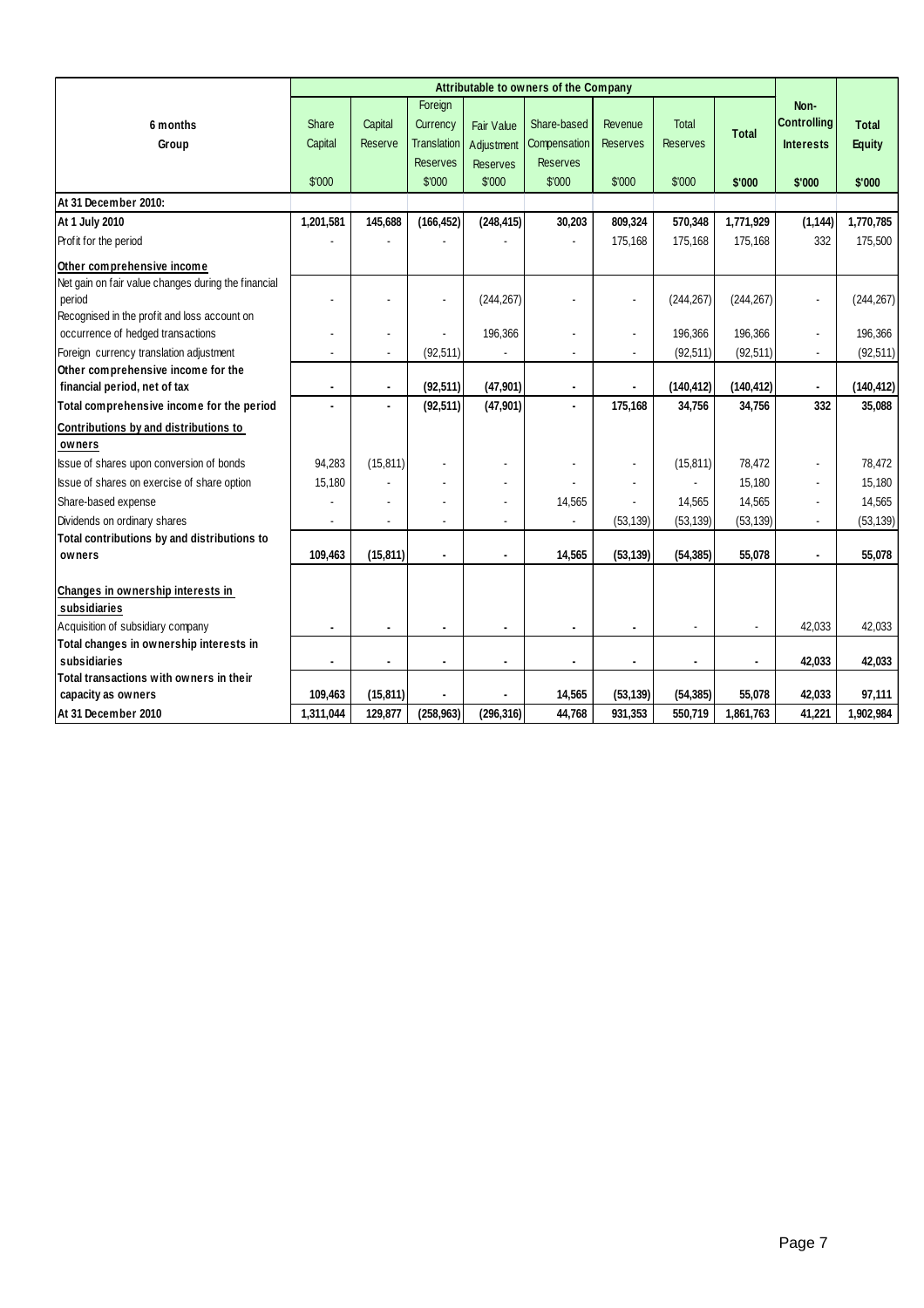|                                                     |                |                 |                    |                   | Attributable to owners of the Company |                              |                 |               |
|-----------------------------------------------------|----------------|-----------------|--------------------|-------------------|---------------------------------------|------------------------------|-----------------|---------------|
|                                                     |                |                 | Foreign            |                   |                                       |                              |                 |               |
| 6 months                                            | <b>Share</b>   | Capital         | Currency           | <b>Fair Value</b> | Share-based                           | Revenue                      | <b>Total</b>    | <b>Total</b>  |
| Company                                             | Capital        | <b>Reserves</b> | <b>Translation</b> | Adjustment        | Compensation                          | <b>Reserves</b>              | <b>Reserves</b> | <b>Equity</b> |
|                                                     |                |                 | <b>Reserves</b>    | <b>Reserves</b>   | <b>Reserves</b>                       |                              |                 |               |
|                                                     | \$'000         | \$'000          | \$'000             | \$'000            | \$'000                                | \$'000                       | \$'000          | \$'000        |
| At 31 December 2011:                                |                |                 |                    |                   |                                       |                              |                 |               |
| At 1 July 2011                                      | 1,577,110      | 129,877         | (290, 938)         | (323, 267)        | 54,194                                | 641,554                      | 211,420         | 1,788,530     |
| Profit for the period                               |                |                 |                    |                   |                                       | 15,843                       | 15,843          | 15,843        |
| Other comprehensive income                          |                |                 |                    |                   |                                       |                              |                 |               |
| Net gain on fair value changes during the financial |                |                 |                    |                   |                                       |                              |                 |               |
| period                                              |                |                 | ä,                 | 125,305           |                                       |                              | 125,305         | 125,305       |
| Recognised in the profit and loss account on        |                |                 |                    |                   |                                       |                              |                 |               |
| occurrence of hedged transactions                   |                | $\blacksquare$  |                    | 135,853           |                                       | $\qquad \qquad \blacksquare$ | 135.853         | 135,853       |
| Foreign currency translation adjustment             |                |                 | 124,896            |                   |                                       | ٠                            | 124,896         | 124,896       |
| Other comprehensive income for the                  |                |                 |                    |                   |                                       |                              |                 |               |
| financial period, net of tax                        |                | $\overline{a}$  | 124,896            | 261,158           | $\blacksquare$                        |                              | 386,054         | 386,054       |
| Total comprehensive income for the period           | $\blacksquare$ |                 | 124,896            | 261,158           | $\blacksquare$                        | 15,843                       | 401,897         | 401,897       |
| Contributions by and distributions to               |                |                 |                    |                   |                                       |                              |                 |               |
| owners                                              |                |                 |                    |                   |                                       |                              |                 |               |
| Issue of shares for cash                            | 490,220        |                 |                    |                   |                                       |                              |                 | 490,220       |
| Issue of shares on exercise of share option         | 9,708          |                 |                    |                   |                                       |                              |                 | 9,708         |
| Share-based expense                                 |                |                 |                    |                   | 8,834                                 |                              | 8,834           | 8,834         |
| Dividends on ordinary shares                        |                |                 |                    |                   |                                       | (125, 181)                   | (125, 181)      | (125, 181)    |
| Total contributions by and distributions to         |                |                 |                    |                   |                                       |                              |                 |               |
| owners                                              | 499,928        | $\blacksquare$  | $\blacksquare$     |                   | 8,834                                 | (125, 181)                   | (116, 347)      | 383,581       |
| Total transactions with owners in their             |                |                 |                    |                   |                                       |                              |                 |               |
| capacity as owners                                  | 499,928        |                 |                    |                   | 8,834                                 | (125, 181)                   | (116, 347)      | 383,581       |
| At 31 December 2011                                 | 2,077,038      | 129,877         | (166, 042)         | (62, 109)         | 63,028                                | 532,216                      | 496,970         | 2,574,008     |

|                                                     |           |                 |                    |                   | Attributable to owners of the Company |                          |                 |               |
|-----------------------------------------------------|-----------|-----------------|--------------------|-------------------|---------------------------------------|--------------------------|-----------------|---------------|
|                                                     |           |                 | Foreign            |                   |                                       |                          |                 |               |
| 6 months                                            | Share     | Capital         | Currency           | <b>Fair Value</b> | Share-based                           | Revenue                  | <b>Total</b>    | <b>Total</b>  |
| Company                                             | Capital   | <b>Reserves</b> | <b>Translation</b> | Adjustment        | Compensation                          | <b>Reserves</b>          | <b>Reserves</b> | <b>Equity</b> |
|                                                     |           |                 | <b>Reserves</b>    | <b>Reserves</b>   | <b>Reserves</b>                       |                          |                 |               |
|                                                     | \$'000    | \$'000          | \$'000             | \$'000            | \$'000                                | \$'000                   | \$'000          | \$'000        |
| At 31 December 2010:                                |           |                 |                    |                   |                                       |                          |                 |               |
| At 1 July 2010                                      | 1,201,581 | 145,688         | (80, 321)          | (264, 403)        | 30,203                                | 523,623                  | 354,790         | 1,556,371     |
| Profit for the period                               |           |                 |                    |                   |                                       | 8,172                    | 8,172           | 8,172         |
| Other comprehensive income                          |           |                 |                    |                   |                                       |                          |                 |               |
| Net gain on fair value changes during the financial |           |                 |                    |                   |                                       |                          |                 |               |
| period                                              |           |                 |                    | (430, 019)        |                                       | $\overline{\phantom{a}}$ | (430, 019)      | (430, 019)    |
| Recognised in the profit and loss account on        |           |                 |                    |                   |                                       |                          |                 |               |
| occurrence of hedged transactions                   |           |                 |                    | 391,467           |                                       |                          | 391,467         | 391,467       |
| Foreign currency translation adjustment             |           |                 | (136, 176)         |                   | $\blacksquare$                        | $\blacksquare$           | (136, 176)      | (136, 176)    |
| Other comprehensive income for the                  |           |                 |                    |                   |                                       |                          |                 |               |
| financial period, net of tax                        |           |                 | (136, 176)         | (38, 552)         | $\blacksquare$                        |                          | (174, 728)      | (174, 728)    |
| Total comprehensive income for the period           |           | $\blacksquare$  | (136, 176)         | (38, 552)         | $\blacksquare$                        | 8,172                    | (166, 556)      | (166, 556)    |
| Contributions by and distributions to               |           |                 |                    |                   |                                       |                          |                 |               |
| owners                                              |           |                 |                    |                   |                                       |                          |                 |               |
| Issue of shares upon conversion of bonds            | 94,283    | (15, 811)       |                    |                   |                                       | $\blacksquare$           | (15, 811)       | 78,472        |
| Issue of shares on exercise of share option         | 15,180    |                 |                    |                   |                                       |                          |                 | 15,180        |
| Share-based expense                                 |           |                 |                    |                   | 14,565                                |                          | 14,565          | 14,565        |
| Dividends on ordinary shares                        |           |                 |                    |                   |                                       | (53, 139)                | (53, 139)       | (53, 139)     |
| Total contributions by and distributions to         |           |                 |                    |                   |                                       |                          |                 |               |
| owners                                              | 109,463   | (15, 811)       |                    |                   | 14,565                                | (53, 139)                | (54, 385)       | 55,078        |
| Total transactions with owners in their             |           |                 |                    |                   |                                       |                          |                 |               |
| capacity as owners                                  | 109,463   | (15, 811)       |                    |                   | 14,565                                | (53, 139)                | (54, 385)       | 55,078        |
| At 31 December 2010                                 | 1,311,044 | 129,877         | (216, 497)         | (302, 955)        | 44,768                                | 478,656                  | 133,849         | 1,444,893     |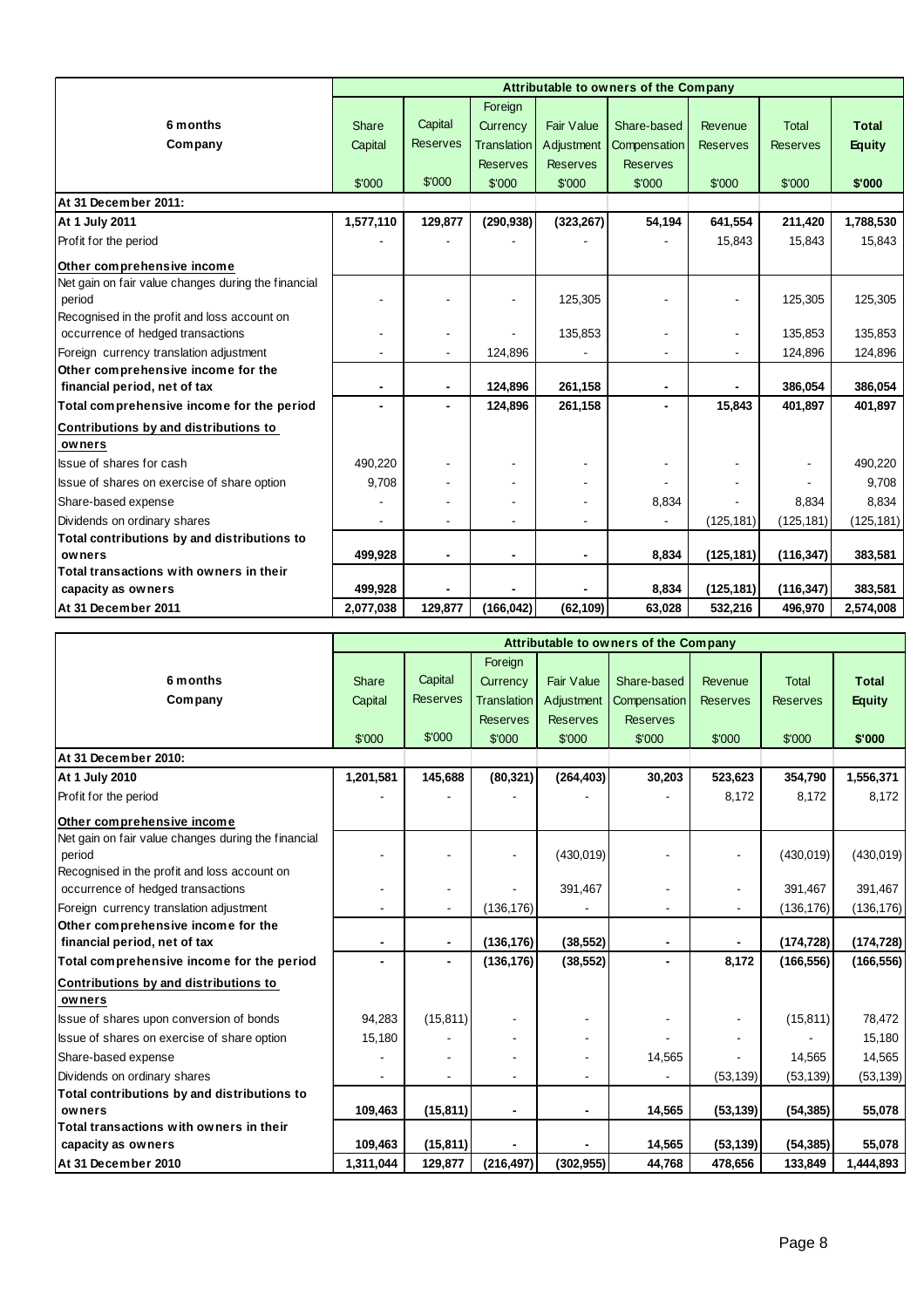|                                                     |           |                 |                 |                 | Attributable to owners of the Company |                 |                 |              |                    |               |
|-----------------------------------------------------|-----------|-----------------|-----------------|-----------------|---------------------------------------|-----------------|-----------------|--------------|--------------------|---------------|
|                                                     |           |                 | Foreign         |                 |                                       |                 |                 |              | Non-               |               |
| 3 months                                            | Share     | Capital         | Currency        | Fair Value      | Share-based                           | Revenue         | <b>Total</b>    | <b>Total</b> | <b>Controlling</b> | <b>Total</b>  |
| Group                                               | Capital   | <b>Reserves</b> | Translation     |                 | Adjustment Compensation               | <b>Reserves</b> | <b>Reserves</b> |              | <b>Interests</b>   | <b>Equity</b> |
|                                                     |           |                 | <b>Reserves</b> | <b>Reserves</b> | <b>Reserves</b>                       |                 |                 |              |                    |               |
|                                                     | \$'000    | \$'000          | \$'000          | \$'000          | \$'000                                | \$'000          | \$'000          | \$'000       | \$'000             | \$'000        |
| At 31 December 2011:                                |           |                 |                 |                 |                                       |                 |                 |              |                    |               |
| At 1 October 2011                                   | 2,077,845 | 129,586         | (199, 550)      | (88, 479)       | 58,622                                | 1,220,248       | 1,120,427       | 3,198,272    | 57,066             | 3,255,338     |
| Profit for the period                               |           |                 |                 |                 |                                       | 128,503         | 128,503         | 128,503      | 24,967             | 153,470       |
| Other comprehensive income                          |           |                 |                 |                 |                                       |                 |                 |              |                    |               |
| Net gain on fair value changes during the financial |           |                 |                 |                 |                                       |                 |                 |              |                    |               |
| period                                              |           |                 |                 | (75, 896)       |                                       |                 | (75, 896)       | (75, 896)    |                    | (75, 896)     |
| Recognised in the profit and loss account on        |           |                 |                 |                 |                                       |                 |                 |              |                    |               |
| occurrence of hedged transactions                   |           |                 |                 | 101,243         |                                       | $\blacksquare$  | 101.243         | 101,243      |                    | 101,243       |
| Foreign currency translation adjustment             |           |                 | (50, 311)       |                 |                                       |                 | (50, 311)       | (50, 311)    | 9,308              | (41,003)      |
| Share of other comprehensive income of              |           |                 |                 |                 |                                       |                 |                 |              |                    |               |
| jointly controlled entities and associates          |           |                 |                 |                 | ٠                                     |                 |                 |              |                    |               |
| Other comprehensive income for the                  |           |                 |                 |                 |                                       |                 |                 |              |                    |               |
| financial period, net of tax                        |           |                 | (50, 311)       | 25,347          | ٠                                     |                 | (24, 964)       | (24, 964)    | 9,308              | (15, 656)     |
| Total comprehensive income for the period           |           |                 | (50, 311)       | 25,347          | $\blacksquare$                        | 128,503         | 103,539         | 103,539      | 34,275             | 137,814       |
| Contributions by and distributions to               |           |                 |                 |                 |                                       |                 |                 |              |                    |               |
| owners                                              |           |                 |                 |                 |                                       |                 |                 |              |                    |               |
| Expenses on issue of shares for cash                | (1, 215)  |                 |                 |                 |                                       |                 |                 | (1,215)      |                    | (1,215)       |
| Issue of shares on exercise of share option         | 408       |                 |                 |                 |                                       |                 |                 | 408          |                    | 408           |
| Share-based expense                                 |           |                 |                 |                 | 4,406                                 |                 | 4.406           | 4.406        |                    | 4,406         |
| Dividends on ordinary shares                        |           |                 |                 |                 |                                       | (125, 181)      | (125, 181)      | (125, 181)   |                    | (125, 181)    |
| Total contributions by and distributions to         |           |                 |                 |                 |                                       |                 |                 |              |                    |               |
| owners                                              | (807)     |                 | $\overline{a}$  |                 | 4,406                                 | (125, 181)      | (120, 775)      | (121, 582)   |                    | (121, 582)    |
| Total transactions with owners in their             |           |                 |                 |                 |                                       |                 |                 |              |                    |               |
| capacity as owners                                  | (807)     |                 |                 |                 | 4,406                                 | (125, 181)      | (120, 775)      | (121, 582)   |                    | (121, 582)    |
| At 31 December 2011                                 | 2,077,038 | 129,586         | (249, 861)      | (63, 132)       | 63,028                                | 1,223,570       | 1,103,191       | 3,180,229    | 91,341             | 3,271,570     |

|                                                                                   |                |         |                          |                   | Attributable to owners of the Company |                 |                 |              |                    |               |
|-----------------------------------------------------------------------------------|----------------|---------|--------------------------|-------------------|---------------------------------------|-----------------|-----------------|--------------|--------------------|---------------|
|                                                                                   |                |         | Foreign                  |                   |                                       |                 |                 |              | Non-               |               |
| 3 months                                                                          | Share          | Capital | Currency                 | <b>Fair Value</b> | Share-based                           | Revenue         | <b>Total</b>    | <b>Total</b> | <b>Controlling</b> | <b>Total</b>  |
| Group                                                                             | Capital        | Reserve | <b>Translation</b>       | Adjustment        | Compensation                          | <b>Reserves</b> | <b>Reserves</b> |              | <b>Interests</b>   | <b>Equity</b> |
|                                                                                   |                |         | <b>Reserves</b>          | <b>Reserves</b>   | <b>Reserves</b>                       |                 |                 |              |                    |               |
|                                                                                   | \$'000         | \$'000  | \$'000                   | \$'000            | \$'000                                | \$'000          | \$'000          | \$'000       | \$'000             | \$'000        |
| At 31 December 2010:                                                              |                |         |                          |                   |                                       |                 |                 |              |                    |               |
| At 1 October 2010                                                                 | 1,307,280      | 129,877 | (218, 431)               | (174, 541)        | 38,683                                | 839,051         | 614,639         | 1,921,919    | (1, 108)           | 1,920,811     |
| Profit for the period                                                             |                |         |                          |                   |                                       | 145,441         | 145,441         | 145,441      | 370                | 145,811       |
| Other comprehensive income                                                        |                |         |                          |                   |                                       |                 |                 |              |                    |               |
| Net gain on fair value changes during the financial                               |                |         |                          |                   |                                       |                 |                 |              |                    |               |
| period                                                                            |                |         |                          | (92, 342)         |                                       |                 | (92, 342)       | (92, 342)    |                    | (92, 342)     |
| Recognised in the profit and loss account on<br>occurrence of hedged transactions |                |         |                          | (29, 433)         |                                       | $\sim$          | (29, 433)       | (29, 433)    | $\blacksquare$     | (29, 433)     |
| Foreign currency translation adjustment                                           |                |         | (40, 532)                |                   |                                       |                 | (40, 532)       | (40, 532)    |                    | (40, 532)     |
| Other comprehensive income for the                                                |                |         |                          |                   |                                       |                 |                 |              |                    |               |
| financial period, net of tax                                                      | $\blacksquare$ |         | (40, 532)                | (121, 775)        | $\blacksquare$                        |                 | (162, 307)      | (162, 307)   |                    | (162, 307)    |
| Total comprehensive income for the period                                         |                |         | (40, 532)                | (121, 775)        | $\blacksquare$                        | 145,441         | (16, 866)       | (16, 866)    | 370                | (16, 496)     |
| Contributions by and distributions to                                             |                |         |                          |                   |                                       |                 |                 |              |                    |               |
| owners                                                                            |                |         |                          |                   |                                       |                 |                 |              |                    |               |
| Issue of shares upon conversion of bonds                                          | 682            |         |                          |                   |                                       |                 |                 | 682          |                    | 682           |
| Issue of shares on exercise of share option                                       | 3,082          |         |                          |                   |                                       |                 |                 | 3,082        |                    | 3,082         |
| Share-based expense                                                               |                |         |                          |                   | 6,085                                 |                 | 6.085           | 6,085        |                    | 6,085         |
| Dividends on ordinary shares                                                      |                |         |                          |                   |                                       | (53, 139)       | (53, 139)       | (53, 139)    |                    | (53, 139)     |
| Total contributions by and distributions to                                       |                |         |                          |                   |                                       |                 |                 |              |                    |               |
| owners                                                                            | 3,764          |         | $\blacksquare$           |                   | 6,085                                 | (53, 139)       | (47, 054)       | (43, 290)    | $\blacksquare$     | (43, 290)     |
|                                                                                   |                |         |                          |                   |                                       |                 |                 |              |                    |               |
| Changes in ownership interests in<br>subsidiaries                                 |                |         |                          |                   |                                       |                 |                 |              |                    |               |
| Acquisition of subsidiary company                                                 | $\blacksquare$ |         | $\overline{\phantom{0}}$ | $\blacksquare$    | $\blacksquare$                        | $\blacksquare$  | $\blacksquare$  | ٠            | 41,959             | 41,959        |
| Total changes in ownership interests in                                           |                |         |                          |                   |                                       |                 |                 |              |                    |               |
| subsidiaries                                                                      |                |         | $\overline{a}$           | $\blacksquare$    | $\overline{\phantom{0}}$              |                 | $\overline{a}$  |              | 41,959             | 41,959        |
| Total transactions with owners in their                                           |                |         |                          |                   |                                       |                 |                 |              |                    |               |
| capacity as owners                                                                | 3,764          |         |                          |                   | 6,085                                 | (53, 139)       | (47, 054)       | (43, 290)    | 41,959             | (1, 331)      |
| At 31 December 2010                                                               | 1.311.044      | 129,877 | (258.963)                | (296, 316)        | 44.768                                | 931,353         | 550.719         | 1,861,763    | 41,221             | 1,902,984     |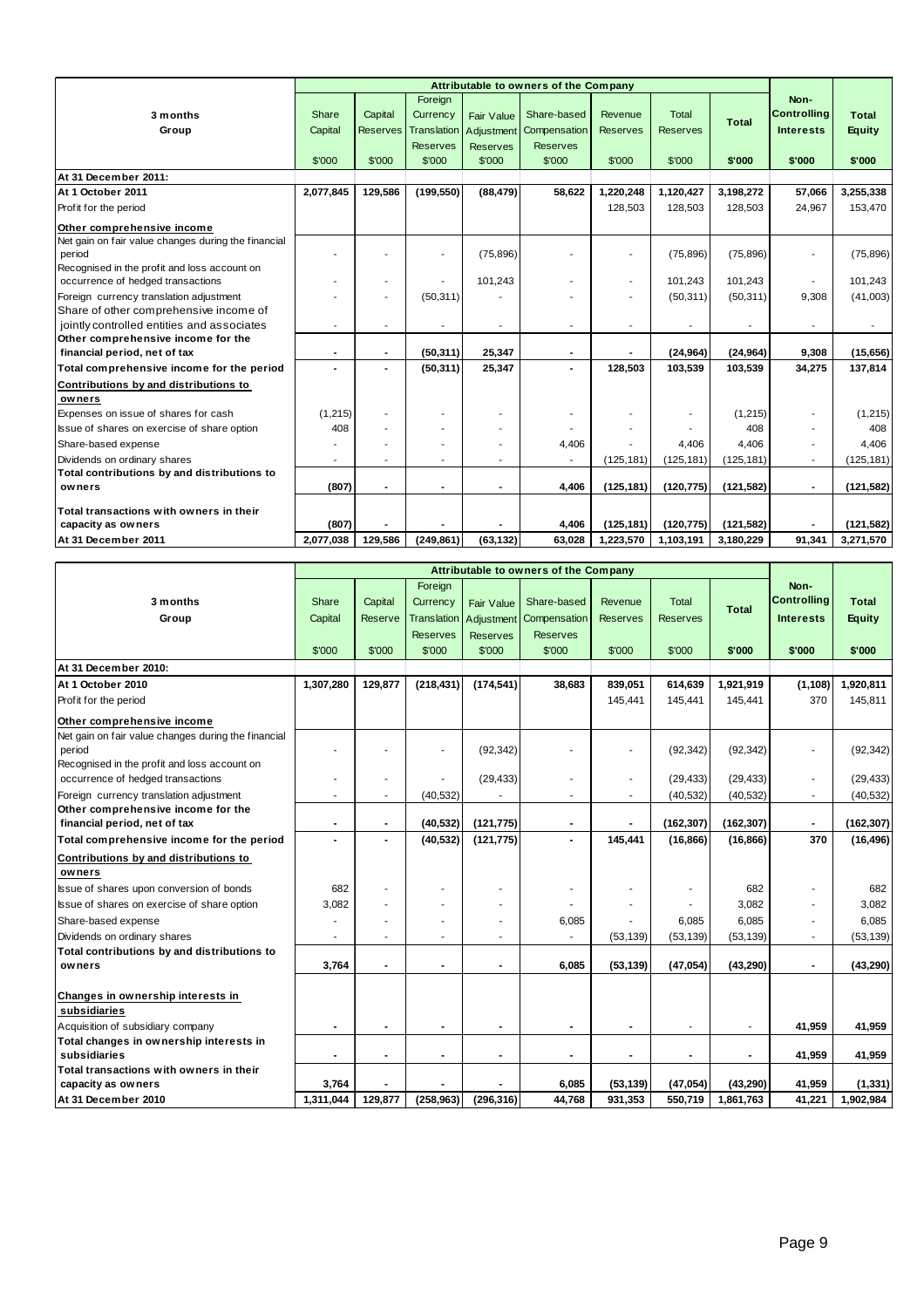|                                                     |              | Attributable to owners of the Company |                 |                          |                                         |                 |                 |               |
|-----------------------------------------------------|--------------|---------------------------------------|-----------------|--------------------------|-----------------------------------------|-----------------|-----------------|---------------|
|                                                     |              |                                       | Foreign         |                          |                                         |                 |                 |               |
| 3 months                                            | <b>Share</b> | Capital                               | Currency        | <b>Fair Value</b>        | Share-based                             | Revenue         | <b>Total</b>    | <b>Total</b>  |
| Company                                             | Capital      | <b>Reserves</b>                       |                 |                          | Translation   Adjustment   Compensation | <b>Reserves</b> | <b>Reserves</b> | <b>Equity</b> |
|                                                     |              |                                       | <b>Reserves</b> | <b>Reserves</b>          | <b>Reserves</b>                         |                 |                 |               |
|                                                     | \$'000       | \$'000                                | \$'000          | \$'000                   | \$'000                                  | \$'000          | \$'000          | \$'000        |
| At 31 December 2011:                                |              |                                       |                 |                          |                                         |                 |                 |               |
| At 1 October 2011                                   | 2,077,845    | 129,877                               | (144, 795)      | (89, 109)                | 58,622                                  | 644,646         | 599,241         | 2,677,086     |
| Profit for the period                               |              |                                       |                 |                          |                                         | 12,751          | 12,751          | 12,751        |
| Other comprehensive income                          |              |                                       |                 |                          |                                         |                 |                 |               |
| Net gain on fair value changes during the financial |              |                                       |                 |                          |                                         |                 |                 |               |
| period                                              |              |                                       |                 | (35, 506)                |                                         |                 | (35,506)        | (35,506)      |
| Recognised in the profit and loss account on        |              |                                       |                 |                          |                                         |                 |                 |               |
| occurrence of hedged transactions                   |              |                                       |                 | 62,506                   |                                         | $\blacksquare$  | 62,506          | 62,506        |
| Foreign currency translation adjustment             |              |                                       | (21, 247)       |                          |                                         |                 | (21, 247)       | (21, 247)     |
| Other comprehensive income for the                  |              |                                       |                 |                          |                                         |                 |                 |               |
| financial period, net of tax                        | ٠            | ٠                                     | (21, 247)       | 27,000                   | $\blacksquare$                          |                 | 5,753           | 5,753         |
| Total comprehensive income for the period           |              |                                       | (21, 247)       | 27,000                   | ٠                                       | 12,751          | 18,504          | 18,504        |
| Contributions by and distributions to               |              |                                       |                 |                          |                                         |                 |                 |               |
| owners                                              |              |                                       |                 |                          |                                         |                 |                 |               |
| <b>Issue of shares for cash</b>                     | (1,215)      |                                       |                 | $\overline{\phantom{a}}$ |                                         |                 |                 | (1,215)       |
| Issue of shares on exercise of share option         | 408          |                                       |                 |                          |                                         |                 |                 | 408           |
| Share-based expense                                 |              |                                       |                 |                          | 4,406                                   |                 | 4,406           | 4,406         |
| Dividends on ordinary shares                        |              |                                       |                 |                          |                                         | (125, 181)      | (125, 181)      | (125, 181)    |
| Total contributions by and distributions to         |              |                                       |                 |                          |                                         |                 |                 |               |
| owners                                              | (807)        |                                       |                 |                          | 4,406                                   | (125, 181)      | (120, 775)      | (121, 582)    |
| Total transactions with owners in their             |              |                                       |                 |                          |                                         |                 |                 |               |
| capacity as owners                                  | (807)        |                                       |                 |                          | 4,406                                   | (125, 181)      | (120, 775)      | (121, 582)    |
| At 31 December 2011                                 | 2,077,038    | 129,877                               | (166, 042)      | (62, 109)                | 63,028                                  | 532,216         | 496,970         | 2,574,008     |

|                                                     |           | Attributable to owners of the Company |                    |                   |                           |                 |                 |               |
|-----------------------------------------------------|-----------|---------------------------------------|--------------------|-------------------|---------------------------|-----------------|-----------------|---------------|
|                                                     |           |                                       | Foreign            |                   |                           |                 |                 |               |
| 3 months                                            | Share     | Capital                               | Currency           | <b>Fair Value</b> | Share-based               | Revenue         | <b>Total</b>    | <b>Total</b>  |
| Company                                             | Capital   | <b>Reserves</b>                       | <b>Translation</b> |                   | Adjustment   Compensation | <b>Reserves</b> | <b>Reserves</b> | <b>Equity</b> |
|                                                     |           |                                       | <b>Reserves</b>    | <b>Reserves</b>   | <b>Reserves</b>           |                 |                 |               |
|                                                     | \$'000    | \$'000                                | \$'000             | \$'000            | \$'000                    | \$'000          | \$'000          | \$'000        |
| At 31 December 2010:                                |           |                                       |                    |                   |                           |                 |                 |               |
| At 1 October 2010                                   | 1,307,280 | 129,877                               | (180, 880)         | (183, 598)        | 38,683                    | 517,031         | 321,113         | 1,628,393     |
| Profit for the period                               |           |                                       |                    |                   |                           | 14,764          | 14,764          | 14,764        |
| Other comprehensive income                          |           |                                       |                    |                   |                           |                 |                 |               |
| Net gain on fair value changes during the financial |           |                                       |                    |                   |                           |                 |                 |               |
| period                                              |           |                                       |                    | (510, 824)        |                           | $\blacksquare$  | (510, 824)      | (510, 824)    |
| Recognised in the profit and loss account on        |           |                                       |                    |                   |                           |                 |                 |               |
| occurrence of hedged transactions                   |           |                                       |                    | 391,467           |                           | $\blacksquare$  | 391,467         | 391,467       |
| Foreign currency translation adjustment             |           |                                       | (35, 617)          |                   | $\blacksquare$            |                 | (35, 617)       | (35, 617)     |
| Other comprehensive income for the                  |           |                                       |                    |                   |                           |                 |                 |               |
| financial period, net of tax                        |           |                                       | (35, 617)          | (119, 357)        | $\blacksquare$            |                 | (154, 974)      | (154, 974)    |
| Total comprehensive income for the period           |           |                                       | (35, 617)          | (119, 357)        | $\overline{\phantom{0}}$  | 14,764          | (140, 210)      | (140, 210)    |
| Contributions by and distributions to               |           |                                       |                    |                   |                           |                 |                 |               |
| owners                                              |           |                                       |                    |                   |                           |                 |                 |               |
| Issue of shares upon conversion of bonds            | 682       |                                       |                    |                   |                           |                 |                 | 682           |
| Issue of shares on exercise of share option         | 3,082     |                                       |                    |                   |                           |                 |                 | 3,082         |
| Share-based expense                                 |           |                                       |                    |                   | 6,085                     |                 | 6,085           | 6,085         |
| Dividends on ordinary shares                        |           |                                       |                    |                   |                           | (53, 139)       | (53, 139)       | (53, 139)     |
| Total contributions by and distributions to         |           |                                       |                    |                   |                           |                 |                 |               |
| owners                                              | 3,764     | $\blacksquare$                        |                    |                   | 6,085                     | (53, 139)       | (47, 054)       | (43, 290)     |
| Total transactions with owners in their             |           |                                       |                    |                   |                           |                 |                 |               |
| capacity as owners                                  | 3,764     |                                       |                    |                   | 6,085                     | (53, 139)       | (47, 054)       | (43, 290)     |
| At 31 December 2010                                 | 1,311,044 | 129,877                               | (216, 497)         | (302, 955)        | 44,768                    | 478,656         | 133,849         | 1,444,893     |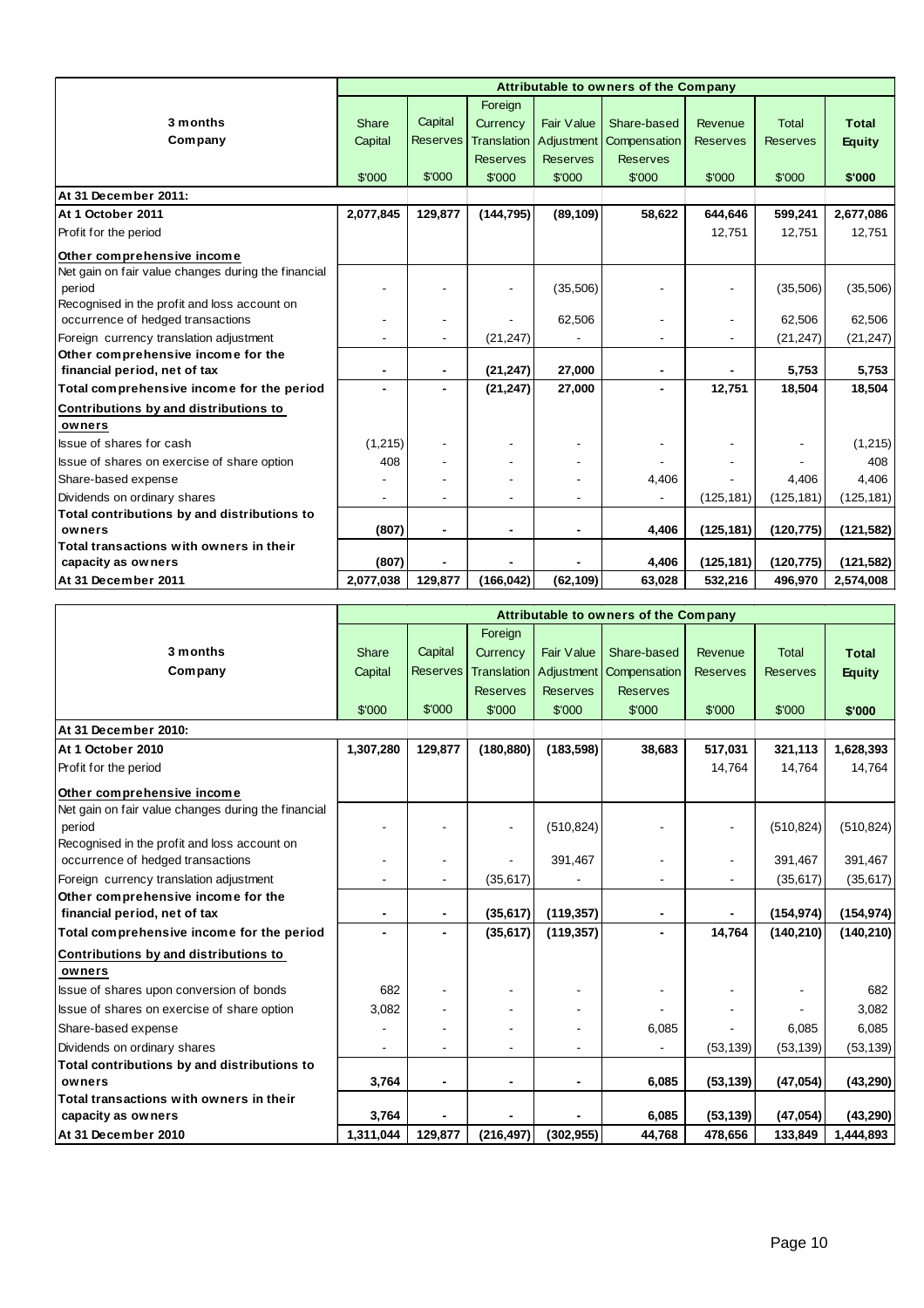1(d)(ii) Details of any changes in the company's share capital arising from rights issue, bonus issue, share buy-backs, exercise of share options or warrants, conversion of other issues of equity securities, issue of shares for cash or as consideration for acquisition or for any other purpose since the end of the previous period reported on. State also the number of shares that may be issued on conversion of all the outstanding convertibles, as well as the number of shares held as treasury shares, if any, against the total number of issued shares excluding treasury shares of the issuer, as at the end of the current financial period reported on and as at the end of the corresponding period of the immediately preceding financial year.

|                                              | <b>Oct - Dec 11</b> | <b>Oct - Dec 10</b> |
|----------------------------------------------|---------------------|---------------------|
| Ilssue of Shares upon conversion of Bonds    |                     | 180.715             |
| Issue of shares on exercise of share options | 125,000             | 1,846,000           |

|                                       | <b>Dec 11</b> | <b>Dec 10</b> |
|---------------------------------------|---------------|---------------|
| Shares to be issued upon exercise of: |               |               |
| Conversion right of convertible bonds | 239.002.980   | 240,123,414   |
| <b>Share options</b>                  | 78.113.000    | 107,537,930   |
| Total no. of shares                   | 317,115,980   | 347.661.344   |

1(d)(iii) To show the total number of issued shares excluding treasury shares as at the end of the current financial period and as at the end of the immediately preceding year.

|                                                                | <b>Dec 11</b> | <b>Jun 11</b> |
|----------------------------------------------------------------|---------------|---------------|
| Issued, fully paid share capital:                              |               |               |
| Balance no. of shares as at the beginning of period / year     | 2,235,508,918 | 2,020,759,705 |
| Ilssue of Shares for cash                                      | 191,700,951   | 94,408,000    |
| Issue of Shares on conversion of Bonds                         |               | 94,959,097    |
| Issue of Shares on exercise of share options                   | 15,200,000    | 25,382,116    |
| Total no. of shares outstanding as at the end of period / year | 2,442,409,869 | 2,235,508,918 |

1(d)(iv) A statement showing all sales, transfers, disposal, cancellation and/or use of treasury shares as at the end of the current financial period reported on.

N/A

2. Whether the figures have been audited or reviewed and in accordance with which auditing standard or practice.

The financial statements presented above have not been audited or reviewed.

3. Where the figures have been audited or reviewed, the auditors' report (including any qualifications or emphasis of a matter).

N/A

4. Whether the same accounting policies and methods of computation as in the issuer's most recently audited annual financial statements have been applied.

 The adoption of the new and revised accounting standards that became applicable from 1 July 2011 did not result in substantial changes to the Group accounting policies, which are consistent with those used in the audited financial statements as at 30 June 2011.

5. If there are any changes in the accounting policies and methods of computation, including any required by an accounting standard, what has changed, as well as the reasons for, and the effect of, the changes.

 The Group has applied the same accounting policies and methods of computation in the preparation of the financial statements for the current reporting period compared with the audited financial statements as at 30 June 2011 except for the adoption of new or revised FRS that are mandatory for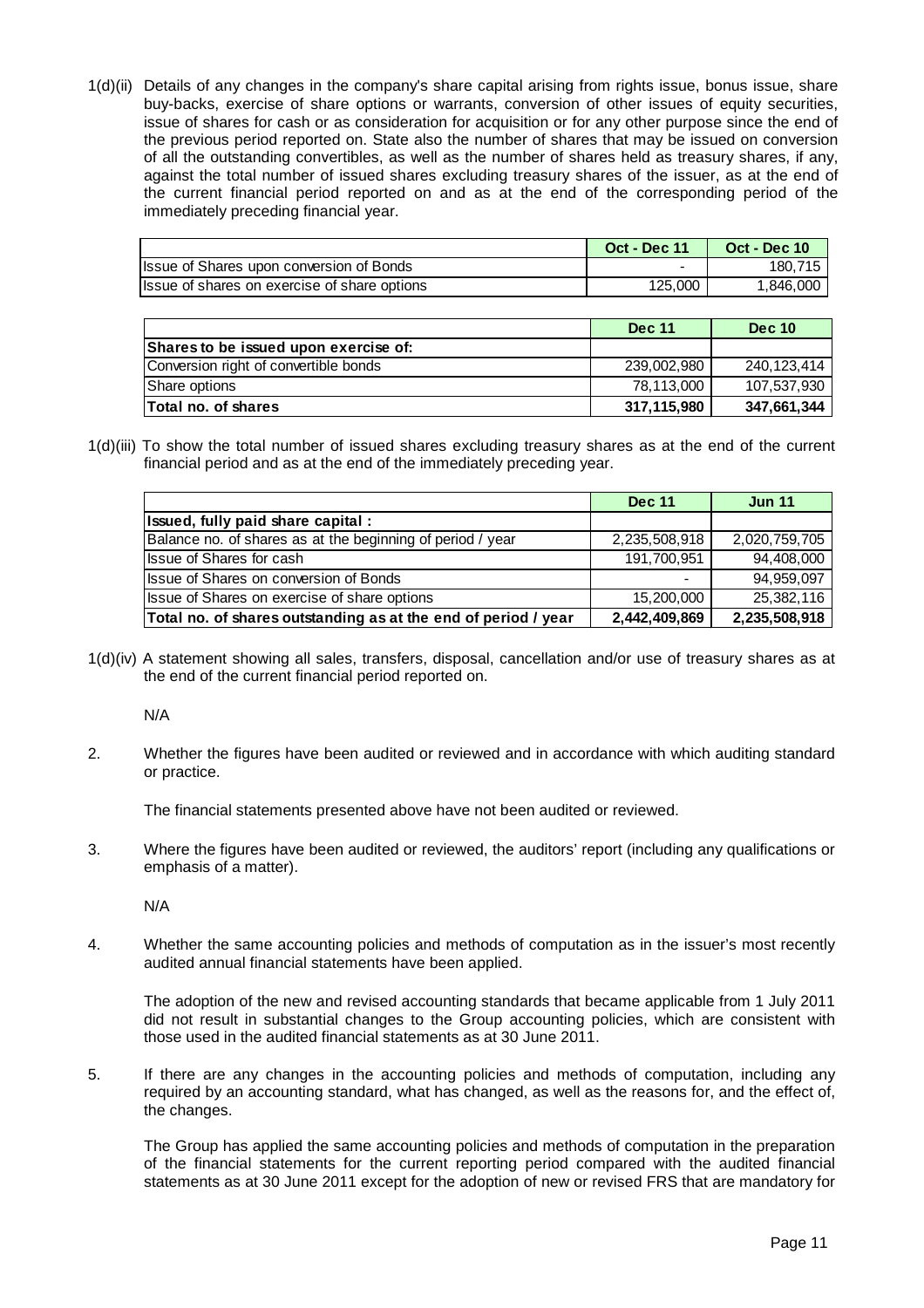financial years beginning on or after 1 July 2011. The adoption of these FRS has no significant impact to the Group.

6. Earnings per ordinary share of the Group for the current financial period reported and for the corresponding period of the immediately preceding financial year, after deducting any provision for preference dividends.

## **Reported earnings per ordinary share#**

|                                                | Group                   |               |               |                           |
|------------------------------------------------|-------------------------|---------------|---------------|---------------------------|
|                                                | <b>Six Months Ended</b> |               |               | <b>Three Months Ended</b> |
|                                                | 31 Dec 10<br>31 Dec 11  |               | 31 Dec 11     | 31 Dec 10                 |
| (a) Based on weighted average no. of           |                         |               |               |                           |
| shares (cents/share)                           | 6.66                    | 8.34          | 5.26          | 6.84                      |
|                                                |                         |               |               |                           |
| (b) Based on fully diluted basis (cents/share) | 6.49                    | 7.68          | 5.01          | 6.24                      |
| Weighted average no. of shares applicable      |                         |               |               |                           |
| to basic earnings per share                    | 2,442,280,702           | 2,099,381,586 | 2,442,326,536 | 2,126,570,678             |
| Weighted average no. of shares based on        |                         |               |               |                           |
| fully diluted basis                            | 2,684,164,196           | 2,411,167,126 | 2,682,446,973 | 2,420,457,363             |

#### **Operational earnings\* per ordinary share#**

|                                                | <b>Group</b> |                         |                           |           |  |
|------------------------------------------------|--------------|-------------------------|---------------------------|-----------|--|
| <b>Operational EPS</b>                         |              | <b>Six Months Ended</b> | <b>Three Months Ended</b> |           |  |
|                                                | 31 Dec 11    | 31 Dec 10               | 31 Dec 11                 | 31 Dec 10 |  |
| (a) Based on weighted average no. of           |              |                         |                           |           |  |
| shares (cents/share)                           | 6.66         | 6.74                    | 5.26                      | 5.26      |  |
|                                                |              |                         |                           |           |  |
| (b) Based on fully diluted basis (cents/share) | 6.49         | 6.29                    | 5.01                      | 4.86      |  |

**\***Reported Earnings net of exceptional items (negative goodwill net of transaction costs)

# For EPS calculations as per FRS 33, outstanding shares have been multiplied using an "Adjustment Factor" calculated by taking the difference in the price at which Preferential Offering was made (S\$ 2.61) and the price on the last day of exercise of entitlements (S\$ 2.56) and as a result, prior year earnings per share figures have been adjusted.

- 7. Net asset value (for the Issuer and Group) per ordinary share based on the total number of issued shares excluding treasury shares of the issuer at the end of the:
	- (a) current financial period reported on; and
	- (b) immediately preceding financial year.

|                                                                                                      |                | Group     | Company   |           |  |
|------------------------------------------------------------------------------------------------------|----------------|-----------|-----------|-----------|--|
|                                                                                                      | As at<br>As at |           | As at     | As at     |  |
| $\ln$ cents per share)                                                                               | 31 Dec 11      | 30 Jun 11 | 31 Dec 11 | 30 Jun 11 |  |
| Net asset value (NAV) per ordinary share<br>based on issued share capital as at end of<br>the period | 110.50         | 78.70     | 104.28    | 78.93     |  |

The NAV for the Group before fair value adjustment reserve, goodwill and other intangibles increased from 114.88 cents/share in June 2011 to 132.80 cents/share in December 2011.

- 8. A review of the performance of the Group, to the extent necessary for a reasonable understanding of the Group's business. It must include a discussion of the following:
	- (a) any significant factors that affected the turnover, costs, and earnings of the Group for the current financial period reported on, including (where applicable) seasonal or cyclical factors; and
	- (b) any material factors that affected the cash flow, working capital, assets or liabilities of the Group during the current financial period reported on.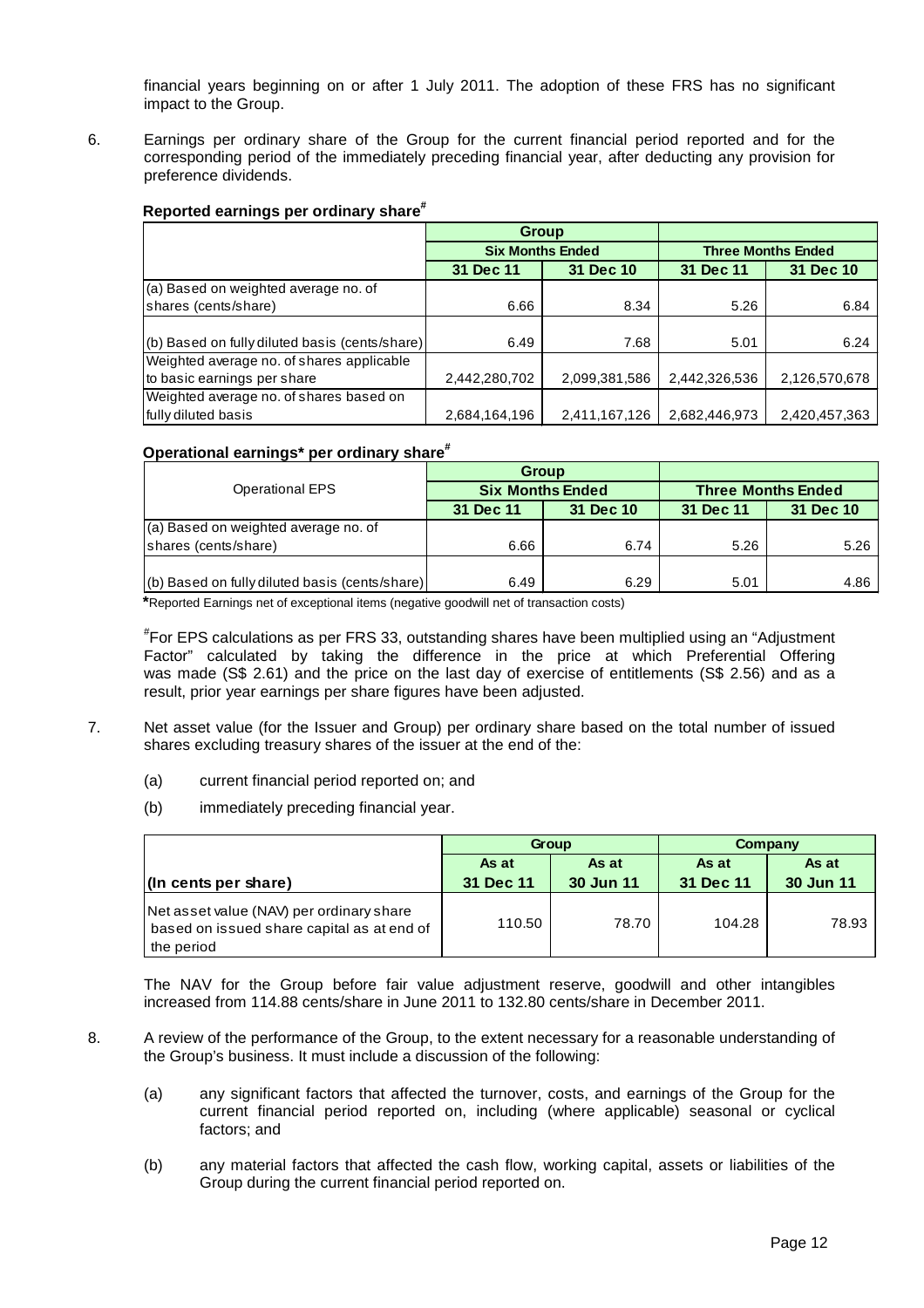### **Introduction**

Today, Olam is a leading global integrated supply chain manager of agricultural products and food ingredients, with operations in 65 countries. As supply chain managers, we are engaged in the sourcing of a wide range of agricultural commodities from the producing countries and processing, warehousing, transporting, shipping, distributing and marketing of these products right up to the factory gate of our customers in the destination markets. We also manage risk at each stage of the supply chain. From our founding in 1989, the Company has evolved from a single country, single product trader to a multi-country, multi-product supply chain manager.

In that process of evolution and development, the Olam business model has grown both in depth as well as breadth, pursuing selected value chain adjacencies which both complement and enhance our core supply chain model.

The evolution of our business model over recent years has led us to develop new competencies as we have pursued our strategic goals, including the capabilities to identify, execute and integrate attractive acquisition opportunities in selected countries and within or adjacent to our core value chain activities. Successfully completed transactions have addressed opportunities in both the upstream (plantation and farming) and midstream (manufacturing/ processing) parts of the value chain.

Building on existing and new capabilities has included careful expansion upstream into plantation ownership and management (perennial crops), farming (annual crops), dairy farming and forest concessions management. These opportunities, both organic and inorganic, have been pursued in countries that have a comparative advantage to produce these commodities relatively better and at relatively lower costs on a sustainable basis. Pursuit of the more interesting opportunities in the upstream segment has led us to complete transactions in palm and rubber plantations in Africa, almond plantations in Australia, coffee plantation in Laos, peanut, soybean and corn farming in Argentina, rice farming in Nigeria and Mozambique, cotton farming in Mozambique, dairy farming in Uruguay and the development of tropical forest concessions in The Republic of Congo (ROC), Gabon and Mozambique.

Similarly, in the midstream part of the value chain, we have pursued initiatives in value added processing and manufacturing activities. We have invested in wheat milling in Nigeria and Ghana, sugar milling and refining in India and Indonesia, cocoa processing in Ivory Coast and Nigeria, tomato paste manufacturing in California, dehydrates manufacturing in USA and China, peanut ingredient manufacturing in USA, palm oil refining in the Ivory Coast, mechanical processing of cashews in Ivory Coast and Nigeria, cashew ingredients manufacturing in Vietnam and the USA, spice grinding in Vietnam and sawmilling in ROC and Gabon amongst others.

Another area covers the proposed manufacturing and distribution of fertiliser in Gabon, which will capitalize further on our extensive grower and supplier base in various producing countries.

In addition, Olam has diversified into two new businesses which build on latent assets and capabilities developed over the last 22 years:

- i) The Commodity Financial Services business (CFS), which benefits from our deep understanding of both commodity and financial markets, as well as from our capabilities in and knowledge of leadingedge risk management practices; and
- ii) Packaged Foods distribution in West Africa, building our own consumer brands in the food category, which capitalises on our intimate knowledge of African markets and operations, brands, and consumers. This downstream activity also builds on capabilities in the management of food supply chains and on the common distribution pipeline that we have built for related commodity products (including rice, sugar, wheat flour and dairy products) in West Africa.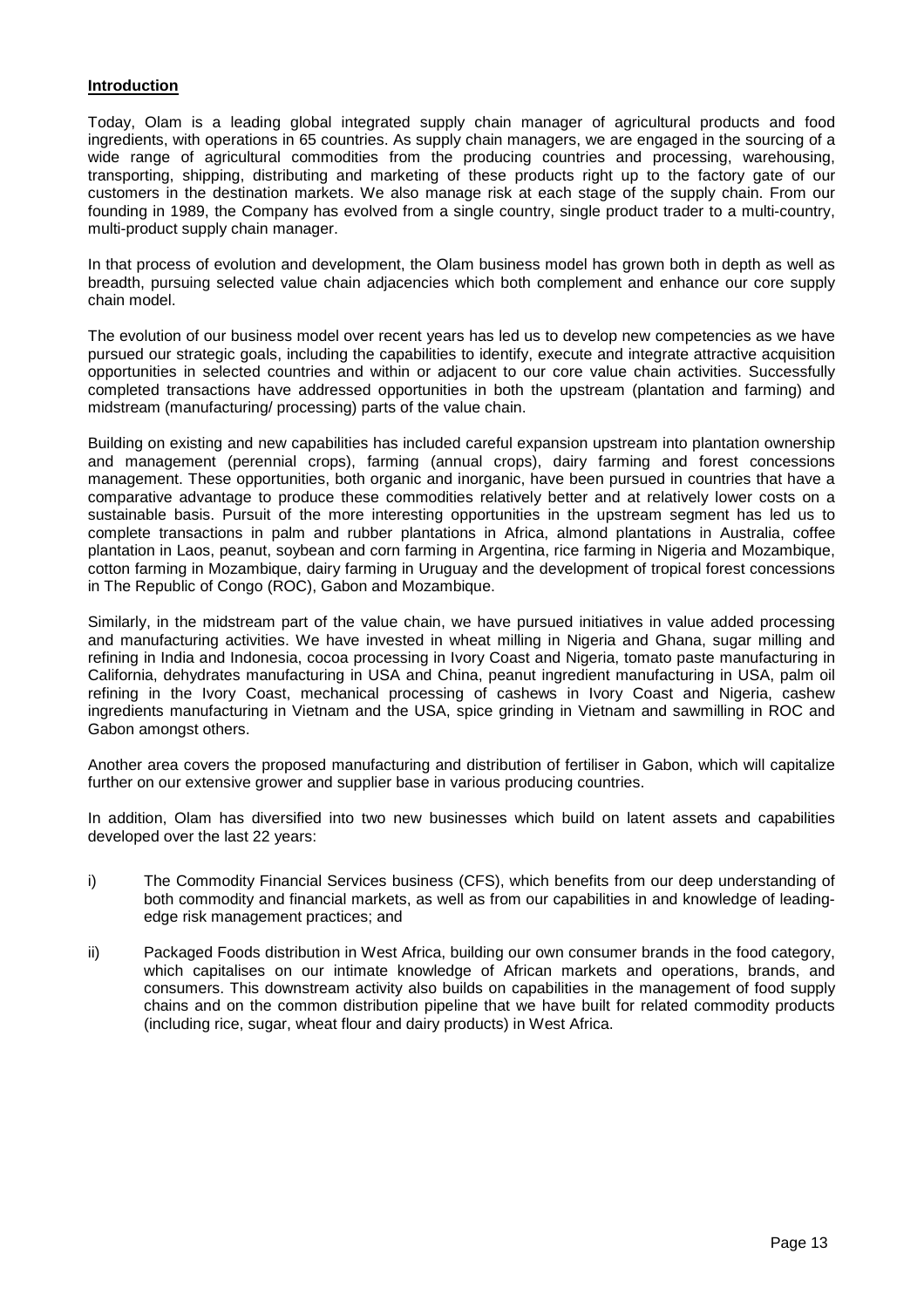## **Business Segmentation and Reporting**

We organize the products into 4 reporting segments. In addition to the products, a 5<sup>th</sup> segment is reported for activities related to CFS. The segmental reporting is described below:

| <b>Business Segment</b>                         | <b>Products</b>                       |
|-------------------------------------------------|---------------------------------------|
|                                                 | Cashews<br>Peanuts                    |
|                                                 | Almonds                               |
| <b>Edible Nuts, Spices &amp; Beans</b>          | <b>Hazelnuts</b>                      |
|                                                 | Spices & Vegetable Ingredients        |
|                                                 | Sesame                                |
|                                                 | Beans (Pulses, Lentils & Peas)        |
|                                                 | Cocoa                                 |
| <b>Confectionery &amp; Beverage Ingredients</b> | Coffee                                |
|                                                 | Sheanuts                              |
|                                                 | Rice                                  |
|                                                 | Sugar                                 |
| <b>Food Staples &amp; Packaged Foods</b>        | Grains (Wheat, Barley, Corn, Soybean) |
|                                                 | Palm Products                         |
|                                                 | Dairy Products                        |
|                                                 | Packaged Foods                        |
|                                                 | Cotton<br>Wool                        |
|                                                 | <b>Wood Products</b>                  |
| <b>Industrial Raw Materials</b>                 | Rubber                                |
|                                                 | Agri Inputs (Fertiliser)              |
|                                                 | Special Economic Zone Project (SEZ)   |
|                                                 | Market Making                         |
| <b>Commodity Financial Services (CFS)</b>       | <b>Risk Management Solutions</b>      |
|                                                 | <b>Commodity Funds Management</b>     |

## **Background to analysing our Financial Statements**

#### **Profitability**

- a. **Inclusion of results of companies acquired by the Group**: The H1 FY2012 results include the consolidated results of tt Timber International (tt Timber), Britannia Food Ingredients Holdings Limited (BFIHL), Hemarus Industries Limited (HIL), Vallabhdas Kanji Limited (VKL), Trusty Foods Limited (TFL) and United Biscuits Limited (UBL), the acquisitions of which were completed after H1 FY2011. As a result of the financial impact of these acquisitions, the consolidated results for H1 FY2012 are not strictly comparable to the results of H1 FY2011.
- b. **Gross and Net Contribution:** We measure and track our profitability in terms of Gross Contribution (GC) and Net Contribution (NC) per ton of product supplied. For every transaction, we target a minimum dollar net contribution per ton of product supplied based on the investment, risks, complexities and value added services that we provide to our customers to meet their specific requirements. We are focused on enhancing these margins by providing value added services such as vendor managed inventory solutions (VMI), organic certification, traceability guarantees, fair trade produce certification (FTP), customised grades and quality, processed ingredients supply, proprietary market intelligence and risk management solutions.

GC is calculated as the revenue from the sale of goods plus other income, less the cost of goods sold (raw material costs plus other direct costs, including packing costs etc.), shipping and logistics expenses, claims and commissions, net gain/ (loss) from changes in fair value of biological assets, net measurement of derivative instruments and share of gain/loss from jointly controlled entities/associates. For the purpose of determining Net Contribution, finance costs excluding interest on debt for fixed capital investments, net of interest income are deducted from the GC. For analysing the performance of the Group, the share of jointly controlled entities/associates has been included in the GC and NC. The proportionate share of volumes has also been included for calculation of GC and NC/ ton.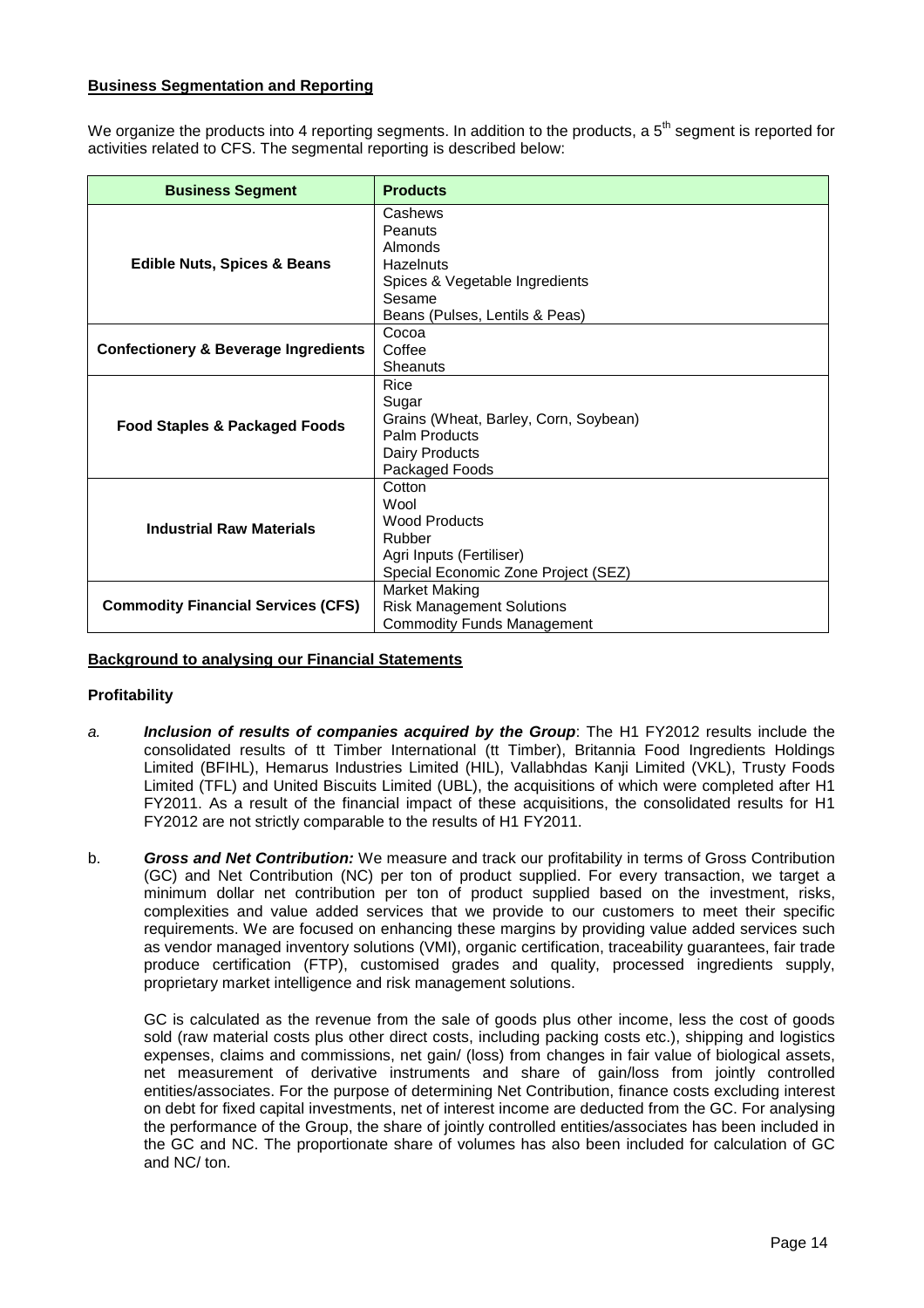The computation for GC and NC, together with a comparative statement for the corresponding period of the immediately preceding financial year, is as under:

|                                                                          |             | Group                   |          | Group                     |             |         |
|--------------------------------------------------------------------------|-------------|-------------------------|----------|---------------------------|-------------|---------|
| (in S\$'000)                                                             |             | <b>Six Months Ended</b> |          | <b>Three Months Ended</b> |             |         |
|                                                                          | 31 Dec 11   | 31 Dec 10               | % change | 31 Dec 11                 | 31 Dec 10   | %change |
|                                                                          |             |                         |          |                           |             |         |
| <b>Total Revenue</b>                                                     | 7,735,547   | 6,557,232               |          | 4,496,350                 | 4,096,419   |         |
| Add:                                                                     |             |                         |          |                           |             |         |
| - Share of results from jointly controlled entities / associates         | 2,999       | 4,396                   |          | 4,749                     | 1,492       |         |
| Less:                                                                    |             |                         |          |                           |             |         |
| - Interest income                                                        | (7,568)     | (11, 928)               |          | (1,090)                   | (8, 243)    |         |
| - Cost of goods sold, shipping and logistics, commissions and claims net |             |                         |          |                           |             |         |
| gain / (loss) from changes in fair value of biological assets            | (6,933,039) | (5,883,084)             |          | (4,039,076)               | (3,695,158) |         |
| - Net measurement of derivative instruments, gain / (loss) on foreign    |             |                         |          |                           |             |         |
| exchange, bank charges                                                   | (25, 732)   | (6, 867)                |          | (1,897)                   | 3,667       |         |
| - Negative goodwill on acquisitions, net of transaction costs            |             | (33,603)                |          |                           | (33,603)    |         |
| - Non-controlling Interests                                              | (24, 039)   | (332)                   |          | (24, 967)                 | (370)       |         |
| <b>Gross Contribution (GC)</b>                                           | 748,168     | 625,814                 | 19.6%    | 434,069                   | 364,204     | 19.2%   |
| GC per Ton                                                               | 165         | 160                     | 3.2%     | 163                       | 157         | 4.1%    |
| Less:                                                                    |             |                         |          |                           |             |         |
| - Net interest on working capital                                        | (141,090)   | (113,601)               |          | (78, 921)                 | (54, 961)   |         |
| <b>Net Contribution (NC)</b>                                             | 607,078     | 512,213                 | 18.5%    | 355,148                   | 309,243     | 14.8%   |
| <b>NC per Ton</b>                                                        | 134         | 131                     | 2.3%     | 133                       | 133         | 0.3%    |

- c. **Volumes:** Volume is one of the key drivers of our profitability. Given our integration and end-to-end supply chain capabilities, we seek to match the supply of our products with demand from our customers. The volume of agricultural products that we supply is largely within our control, and is a function of the strength of our supply chain infrastructure in the origins (producing countries) and the markets (consuming countries). There are no associated volumes for businesses like SEZ and CFSG.
- d. **Seasonality:** The production of agricultural products is seasonal in nature. The seasonality of the products in our global portfolio depends on the location of the producing country. The harvesting season for most of the agricultural products for countries situated in the northern hemisphere generally falls between October and March. Countries in the southern hemisphere have harvesting seasons between April and September. It is also not unusual to experience both delays as well as early start to the harvesting seasons in these countries based on weather patterns in a particular year. In addition to an early or delayed harvesting season, the precise timing and size of arrivals of these products can also vary based on the farmer's selling decisions; these are mainly a function of the farmer's view on prices and inventory holding capacity. The majority of our origins are located in the northern hemisphere. Consequently, our earnings tend to be relatively higher in the Second Half of the Financial Year (January to June) compared to the First Half of the Financial Year (July to December).

 Based on this seasonality, we have observed the phasing and range of our earnings to be as follows:

| Q1          | Q2         | 1 <sup>St</sup> Half | Q3          | Q4         | $2^{nd}$ Half |
|-------------|------------|----------------------|-------------|------------|---------------|
| July - Sept | Oct - Dec  | July – Dec           | Jan - March | Apr – June | Jan – June    |
| $5 - 10%$   | $25 - 30%$ | $30 - 40%$           | $35 - 40%$  | $25 - 30%$ | $60 - 70%$    |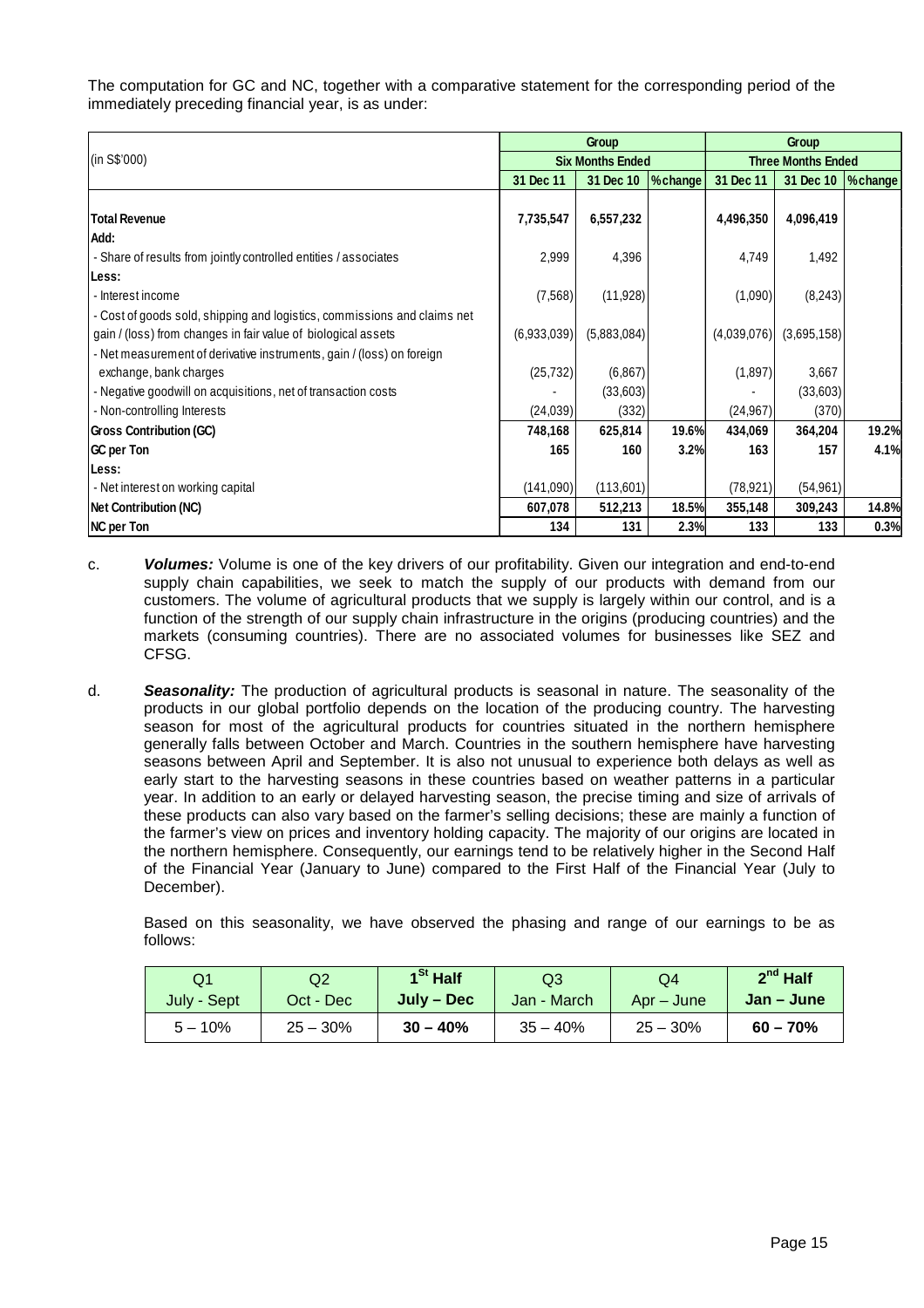## **Statement of financial position and Cash Flow Statement**

Working capital is deployed to fund inventories, trade and other receivables, margin accounts with brokers, advance payments to suppliers, trade payables and accruals. Working capital needs fluctuate constantly due to changes in the volume and prices of agricultural products. This may cause either an increase or decrease in funds allocated to operations. A large part (around 85%) of working capital is used to fund the liquid hedged inventories that meet four qualifying conditions:

- 1) non-perishability (all commodities in Olam's portfolio are non-perishable with a shelf life of minimum 2 years or above);
- 2) limited obsolescence risk (not easily substitutable or not likely to go out of style or fashion),
- 3) hedged or sold forward (no inventory value erosion risk as the inventory is hedged), and
- 4) liquid (can be converted into cash at short notice).

These inventories and secured receivables are therefore liquid assets and are regarded as near cash. Changes in working capital are therefore not permanent deployment of funds as this capital gets converted into cash when goods are delivered to customers or tendered on the Exchange and monies are collected.

### **Profit and Loss Statement**

The Company is pleased to report a Net Profit After Tax of S\$186.8 million for the six months ended 31 December 2011 ("H1 FY2012"), a growth of 6.4% compared to S\$175.5 million achieved in H1 FY2011. Operational Profit for the period excluding exceptional items (negative goodwill, net of transaction costs) attributable to equity holders grew by 14.9% to S\$162.7 million compared to S\$141.6 million achieved in the previous corresponding period.

As mentioned during the Q1 FY2012 performance review, the difficult macroeconomic factors stemming from a growing and spreading sovereign debt crisis in Europe and the USA, a looming European banking and financial crisis, political gridlock, stalled growth in G7 countries with worrying prospects of a prolonged period of subpar growth, increased volatility across equity, bond and commodity markets and volatile and unstable currencies continue to have major impact on our industry. Our ability to deliver volume, revenue and earnings growth despite these tough conditions is a testament to the resilience of the Olam Model, including the benefits of being diversified across multiple agricultural commodities and countries and being selectively integrated in the value chain. The Company grew its sales volume by 15.8% in H1 FY2012 compared to H1 FY2011. In H1 FY2012, revenue grew by 18.8% to S\$ 7.72 billion and NC grew by 18.5% to S\$607.1 million. However, some of our businesses, particularly the Industrial Raw Material segment, have faced tough market conditions with heightened counterparty default risk, basis and currency volatility during H1 FY2012.

NC per ton has grown from S\$131 per ton in H1 FY2011 to S\$134 in H1 FY2012 (2.4% improvement in NC margin per ton). Margin growth, driven by both increased provision of value added services as well as selective integration across the value chain, accounted for 22% growth in overall NC, Volume growth accounted for the remaining 78% growth in NC.

The food category is made up of three segments including Edible Nuts, Spices and Beans, Confectionery and Beverage Ingredients, and Food Staples and Packaged Foods. These segments accounted for 77.6% of our revenue and 83.2% of our volumes in H1 FY2012. This category is relatively more recession resistant. Sales Volume for the Food category increased by 17.7% in H1 FY2012 compared to H1 FY2011. Net contribution (NC) for this segment increased by 32.1% in H1 FY2012 compared to H1 FY2011. NC per ton also increased by 12.2% to S\$144 per ton in H1 FY2012 from S\$128 per ton in H1 FY2011.

The Industrial Raw Materials segment includes four agri-commodities, namely Cotton and Wool (together, our Natural Fibres business), Rubber, Wood Products, fertiliser and the Special Economic Zone project in Gabon. This segment accounted for the remaining 22.4% of revenue and 16.8% of our volumes in H1 FY2012. This segment is relatively more recession sensitive and was adversely impacted during this quarter. While Wool, Rubber and the SEZ BUs performed well in this segment, Cotton and Wood Products BUs underperformed during this period due to weakening demand, falling prices, eroding basis and heightened counterparty risk during the quarter. Sales Volume for this segment grew by 7.4% in H1 FY2012 compared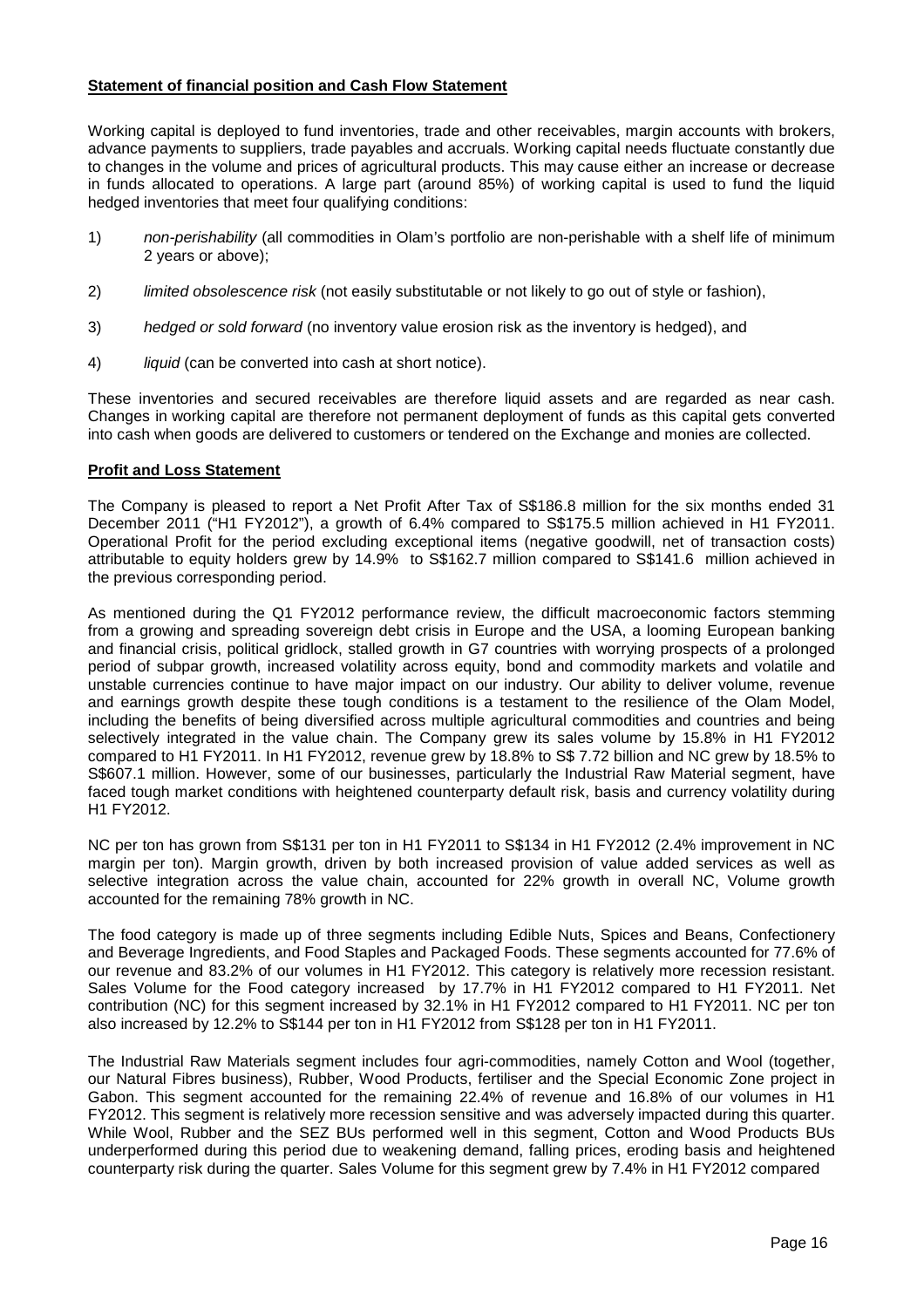to H1 FY2011. Net Contribution for this segment decreased by 24.0% in H1 FY2012 compared to H1 FY2011; NC per ton declined by 29.3% to S\$86 per ton from S\$122 per ton in H1 FY2011.

Commodity Financial Services Business despite having positive NC of S\$3.2 million for the quarter, underperformed compared to corresponding period in the previous year. There were very few quality arbitrage trade opportunities during H1 FY2012 and the CFS team decided to stay on the sidelines and remain on a risk-off mode throughout much of this period.

## **Business Segmental Analysis**

The following table provides the segmental<sup>#</sup> breakdown on Sales Volume, Sales Revenue, Gross Contribution (GC) and Net Contribution (NC) for H1 FY2012:

#### **Cumulative**

|                                     | <b>Sales Volume</b><br>(in Metric Tons) |               | <b>Revenue</b><br>(in S\$'000) |               | <b>Gross Contribution (GC)</b><br>(in S\$'000) |               | <b>Net Contribution</b><br>(NC) (in S\$'000) |               |  |
|-------------------------------------|-----------------------------------------|---------------|--------------------------------|---------------|------------------------------------------------|---------------|----------------------------------------------|---------------|--|
| Segment                             | <b>Dec 11</b>                           | <b>Dec 10</b> | <b>Dec 11</b>                  | <b>Dec 10</b> | <b>Dec 11</b>                                  | <b>Dec 10</b> | <b>Dec 11</b>                                | <b>Dec 10</b> |  |
| <b>Edible Nuts, Spices &amp;</b>    |                                         |               |                                |               |                                                |               |                                              |               |  |
| <b>Beans</b>                        | 640,690                                 | 560,695       | 1,143,568                      | 1,014,836     | 174,255                                        | 126,785       | 152,402                                      | 111,847       |  |
| Per ton (S\$)                       |                                         |               |                                |               | 272                                            | 226           | 238                                          | 199           |  |
| <b>Confectionery &amp; Beverage</b> |                                         |               |                                |               |                                                |               |                                              |               |  |
| Ingredients                         | 729,816                                 | 645,698       | 2,880,713                      | 2,420,386     | 227,992                                        | 171,830       | 163,327                                      | 123,216       |  |
| Per ton (S\$)                       |                                         |               |                                |               | 312                                            | 266           | 224                                          | 191           |  |
| <b>Food Staples &amp; Packaged</b>  |                                         |               |                                |               |                                                |               |                                              |               |  |
| <b>Foods</b>                        | 2,390,470                               | 1,989,513     | 1,962,496                      | 1,624,676     | 250,477                                        | 192,216       | 225,490                                      | 174,768       |  |
| Per ton (S\$)                       |                                         |               |                                |               | 105                                            | 97            | 94                                           | 88            |  |
| Industrial Raw Materials*           | 761,535                                 | 708,902       | 1,728,881                      | 1,434,219     | 95,673                                         | 117,271       | 65,461                                       | 86,160        |  |
| Per ton (S\$)**                     |                                         |               |                                |               | 126                                            | 165           | 86                                           | 122           |  |
| <b>Commodity Financial</b>          |                                         |               |                                |               |                                                |               |                                              |               |  |
| Services**                          |                                         | -             | 770                            | 1,841         | (229)                                          | 17,712        | 398                                          | 16,222        |  |
| <b>Total</b>                        | 4,522,511                               | 3,904,808     | 7,716,428                      | 6,495,958     | 748,168                                        | 625,814       | 607,078                                      | 512,213       |  |
| Per ton (S\$)**                     |                                         |               |                                |               | 165                                            | 160           | 134                                          | 131           |  |

#### **Quarter**

|                                     | <b>Sales Volume</b><br>(in Metric Tons) |               | <b>Sales Revenue</b><br>(in S\$'000) |               | <b>Gross Contribution (GC)</b><br>(in S\$'000) |               | <b>Net Contribution</b><br>(NC) (in S\$'000) |               |
|-------------------------------------|-----------------------------------------|---------------|--------------------------------------|---------------|------------------------------------------------|---------------|----------------------------------------------|---------------|
| <b>Segment</b>                      | <b>Dec 11</b>                           | <b>Dec 10</b> | <b>Dec 11</b>                        | <b>Dec 10</b> | <b>Dec 11</b>                                  | <b>Dec 10</b> | <b>Dec 11</b>                                | <b>Dec 10</b> |
| <b>Edible Nuts, Spices &amp;</b>    |                                         |               |                                      |               |                                                |               |                                              |               |
| <b>Beans</b>                        | 274,652                                 | 232,867       | 624,344                              | 589,517       | 85,352                                         | 61,631        | 72,524                                       | 56,661        |
| Per ton (S\$)                       |                                         |               |                                      |               | 311                                            | 265           | 264                                          | 243           |
| <b>Confectionery &amp; Beverage</b> |                                         |               |                                      |               |                                                |               |                                              |               |
| Ingredients                         | 443.662                                 | 413,965       | 1,786,963                            | 1,687,340     | 140,456                                        | 105,977       | 100,094                                      | 79,056        |
| Per ton (S\$)                       |                                         |               |                                      |               | 317                                            | 256           | 226                                          | 191           |
| <b>Food Staples &amp; Packaged</b>  |                                         |               |                                      |               |                                                |               |                                              |               |
| Foods                               | 1,493,233                               | 1,254,650     | 1,013,577                            | 903,368       | 159,158                                        | 119,955       | 144,312                                      | 112,301       |
| Per ton (S\$)                       |                                         |               |                                      |               | 107                                            | 96            | 97                                           | 90            |
| <b>Industrial Raw Materials*</b>    | 448,889                                 | 421,196       | 1,061,789                            | 860,577       | 46,265                                         | 63,752        | 35,066                                       | 49,379        |
| Per ton (S\$)**                     |                                         |               |                                      |               | 103                                            | 151           | 78                                           | 117           |
| <b>Commodity Financial</b>          |                                         |               |                                      |               |                                                |               |                                              |               |
| <b>Services**</b>                   |                                         |               | 392                                  | 1,306         | 2,838                                          | 12,889        | 3,152                                        | 11,846        |
| Total                               | 2,660,436                               | 2,322,678     | 4,487,065                            | 4,042,108     | 434,069                                        | 364,204       | 355,148                                      | 309,243       |
| Per ton (S\$)**                     |                                         |               |                                      |               | 163                                            | 157           | 133                                          | 133           |

# excluding non controlling interests

\*Sales volume for Wood Products is measured in cubic meters.

\*\*Calculated on results including service activities like SEZ, CFSG, which do not have associated volumes.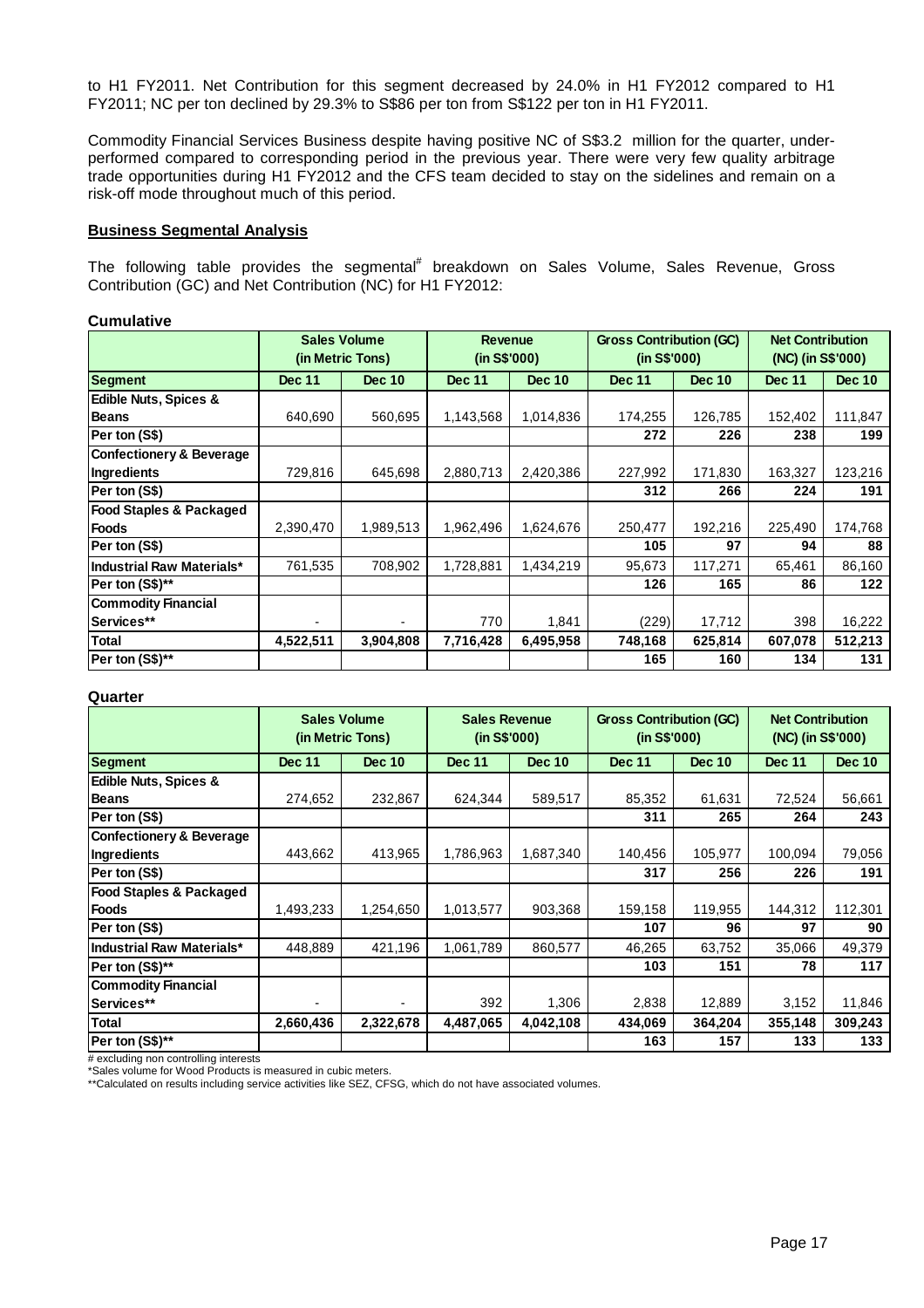The **Edible Nuts, Spices & Beans segment** registered volume growth of 14.3%, revenue growth of 12.7%, GC growth of 37.4% and NC growth of 36.3% compared to H1 FY2011. NC per ton in this segment grew 19.3% from S\$199 to S\$238 . The Edible Nuts and Spices business continued to perform very well in H1 FY2012. In the Edible Nuts segment, the results from the commercial trials of the mechanical cashew processing initiatives in West Africa have been very encouraging. Both the factories in Ivory Coast and Nigeria are performing very well both in terms of productivity improvements and significant cost savings while maintaining the quality of output. The Almond crop development in Australia is progressing well with a record crop expected this season. Our project to build the Almond processing facility in Australia is tracking as per plan. The Hazelnut acquisition in Turkey (Progida) has been successfully completed and the integration of the company is underway. Our Peanut operations in the US, Argentina and South Africa are all doing better than our plans. The VKL spices acquisition was completed during this period and the integration of these operations into our Spices and Vegetable Ingredients (SVI) is progressing according to plan. As mentioned earlier, the Spices business and the tomato processing operations have been reorganized under one leadership structure and the integration is tracking well against our plans. Sesame has had a strong first half with broad based performance across all origins and markets on the back of a bigger crop and strong demand.

The **Confectionery & Beverage Ingredients segment** registered volume growth of 13.0%, 32.7% growth in GC and 32.6% growth in NC compared to H1 FY2011. More importantly, this segment grew its NC per ton by 17.2% from S\$191 in H1 FY2011 to S\$224 in H1 FY2012. The Cocoa business continues to do well. The procurement operations in West Africa has been on budget while we expect a short crop this year. Cocoa prices have also rallied on the expectation of a short crop this season. For the Coffee business, the Central Andean region has turned around and is expected to generate profits this year as compared to losses in the previous year. The procurement in the West African countries of Ivory Coast and Cameroon are progressing well. The Soluble Coffee factory in Vietnam has performed very well and is expected to be profitable this year. The project for expanding the capacity of the soluble coffee facility is on plan and on budget. Ī

The **Food Staples & Packaged Foods segment** achieved volume growth of 20.2%, GC growth of 30.3% and NC growth of 29.0% compared to H1 FY2011. This strong volume growth was led by the Rice and the Grains businesses, with strong market share growth in the African markets. NC per ton grew by 7.4% from S\$88 in H1 FY2011 to S\$94 in H1 FY2012. The two key businesses that drove NC growth were Rice and Grains. We have successfully commissioned the wheat mill in Ghana and the same is undergoing trial production. The business continues to perform strongly across all parts of the value chain. As mentioned in the last quarter, the Dairy and Sugar businesses continue to face headwinds and their performance is expected to be below plan this year. The integration of the acquisitions in Ghana; namely, of Trusty Foods Ltd (TFL - a tomato paste canning facility) and United Biscuits Ltd (UBL - a PFB business) is progressing well. While UBL is expected to contribute to this year's earnings, TFL will be undergoing complete refurbishment and is expected to commence production only in Q1 of next financial year.

The **Industrial Raw Materials segment** saw volume growth of 7.4%, GC decline of 18.4% and NC decline of 24.0% compared to H1 FY2011. This segment constituted 16.8% of the Company's volumes, 22.4% of its revenues, 12.8% of its GC and 10.8% of its NC. NC per ton in this segment declined by 29.3% from S\$122 in H1 FY2011 to S\$86 in H1 FY2012. As mentioned earlier, this segment is sensitive to economic cycles and Cotton and Wood Products businesses continue to face strong headwinds in H1 FY2012. The Cotton businesses particularly our Australian and the US origination and marketing operations continue to underperform with the basis weakening considerably during this period. This has put further pressure on the margins leading to a decline in the NC per ton. The Wool, Rubber and the SEZ businesses in this segment have done well during H1 FY2012 and their prospects for the rest of FY2012 continue to be favourable. The SEZ business in particular has significantly outperformed during this period.

The **Commodity Financial Services (CFS) business** registered a NC of S\$0.4 million in H1 FY2012 as compared to a NC of S\$ 16.2 million during the first half in the previous year. Given the tough trading conditions in these markets, the CFSG team decided to adopt a "risk-off" stance and preferred to stay on the sidelines by reducing investment and risk capital for much of the period. While the business was profitable in the second quarter, the business team is cautiously scaling up the business as the markets stabilise. We continue to invest in long-term strategic initiatives in this business, including market making, risk management solutions and fund management.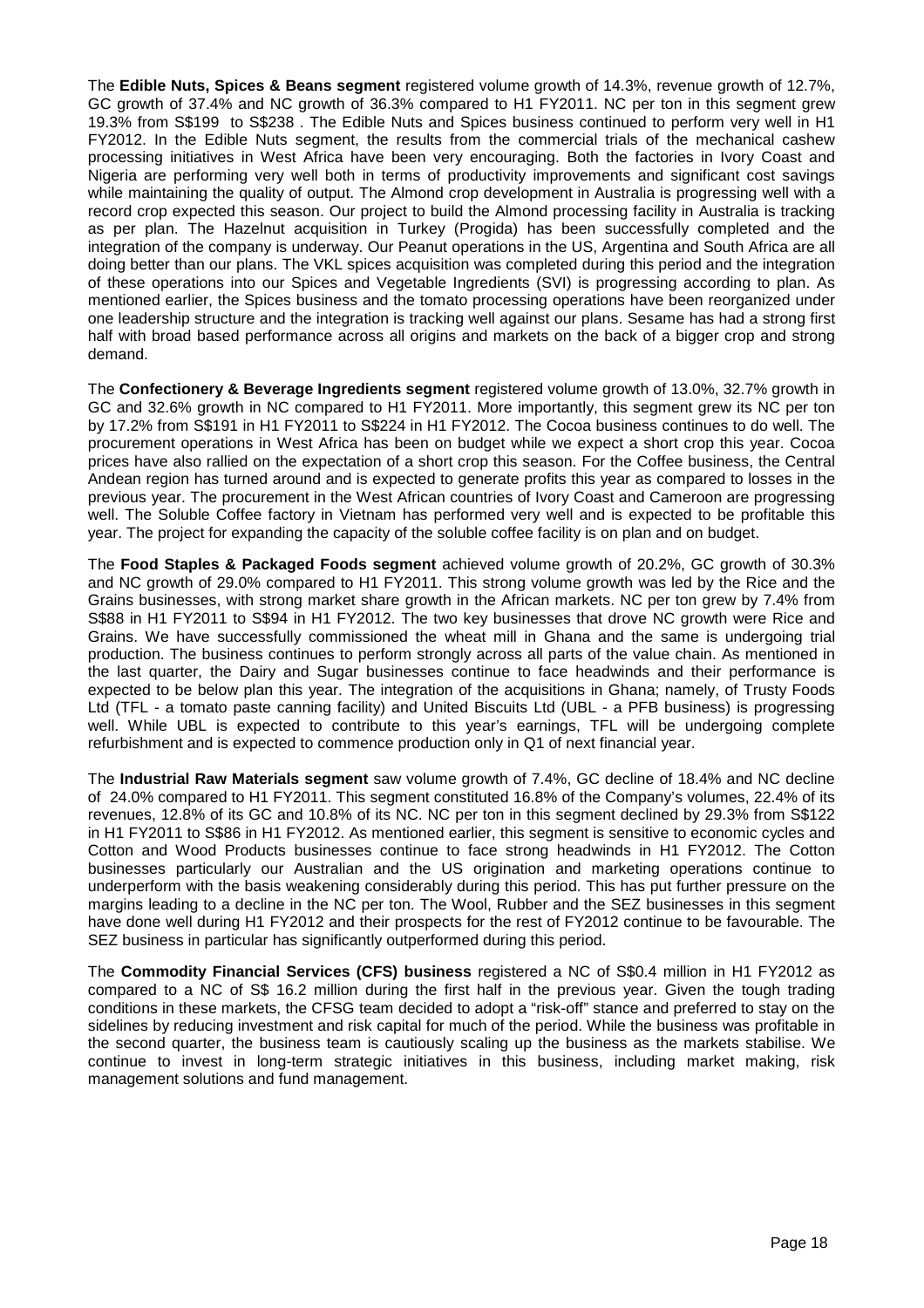#### **Costs and Expenses**

**Q2 FY2012:** Overhead expenses at S\$199.2 million for Q2 FY2012 were 19.4% higher than the corresponding quarter in FY2011, mainly on account of increased overheads for recently acquired businesses in Q2 FY2012 compared to Q2 FY2011.

**H1 FY2012:** Overhead expenses at S\$380.9 million for H1 FY2012 were 21.3% higher than H1 FY2011 for the same reasons as above.

#### **Taxation**

**Q2 FY2012:** Income Tax provisions have decreased to S\$11.0 million for Q2 FY2012 as compared to S\$15.2 million for Q2 FY2011.

**H1 FY2012:** Income Tax provisions have decreased to S\$17.2 million for H1 FY2012 as compared to S\$21.1 million for H1 FY2011 due to reduction of tax incidence in high tax jurisdictions.

#### **Net profit after tax**

**Q2 FY2012:** Net profit after tax increased by 5.3% to S\$153.5 million for Q2 FY2012 from S\$145.8 million in Q2 FY2011. Operational Profit for the period attributable to equity holders grew by 14.9% to S\$128.5 million compared to S\$111.8 million achieved in the previous corresponding period.

**H1 FY2012:** Net profit after tax increased by 6.4% to S\$186.8 million for H1 FY2012 from S\$175.5 million in H1 FY2011. Operational Profit for the period attributable to equity holders grew by 14.9% to S\$162.7 million compared to S\$141.6 million achieved in the previous corresponding period.

#### **Statement of financial position & Cash Flow**

During H1 FY2012, the industry continued to experience significant volatility in the prices of various commodities. The application of provisions under FRS39 affects equity and fair value of derivative financial instruments in the statement of financial position. Since we participate in this industry as supply chain managers and not as positional / directional traders, market volatility, as in past periods, has had limited impact on the profitability of the Group during the period.

#### **Property, plant and equipment**

During H1 FY2012, property, plant and equipment increased from S\$1,576.7 million to S\$1,825.6 million. The increase of S\$248.9 million was mainly on account of capex investments in farming in the USA, wheat mill in Ghana, Palm plantation in Gabon.

#### **Current Assets**

#### **Debtors Analysis**

Debtor days as at 31 December 2011 increased to 34 days as compared to 27 days as at 31 December 2010.

#### **Stocks**

Stock turnover days increased to 119 days as at 31 December 2011, as compared to 101 days as at 31 December 2010. Stock value increased by S\$985.4 million to S\$4,569.5 million, from S\$3,584.1 million as on 30 June 2011 due to increased procurement as the agricultural seasons got under way in origins.

#### **Advance to Suppliers**

Advance to suppliers days decreased to 7 days as at 31 December 2011 from 12 days as at 31 December 2010. The advances increased from S\$222.2 million as at 30 June 2011 to S\$278.1 million as at 31 December 2011.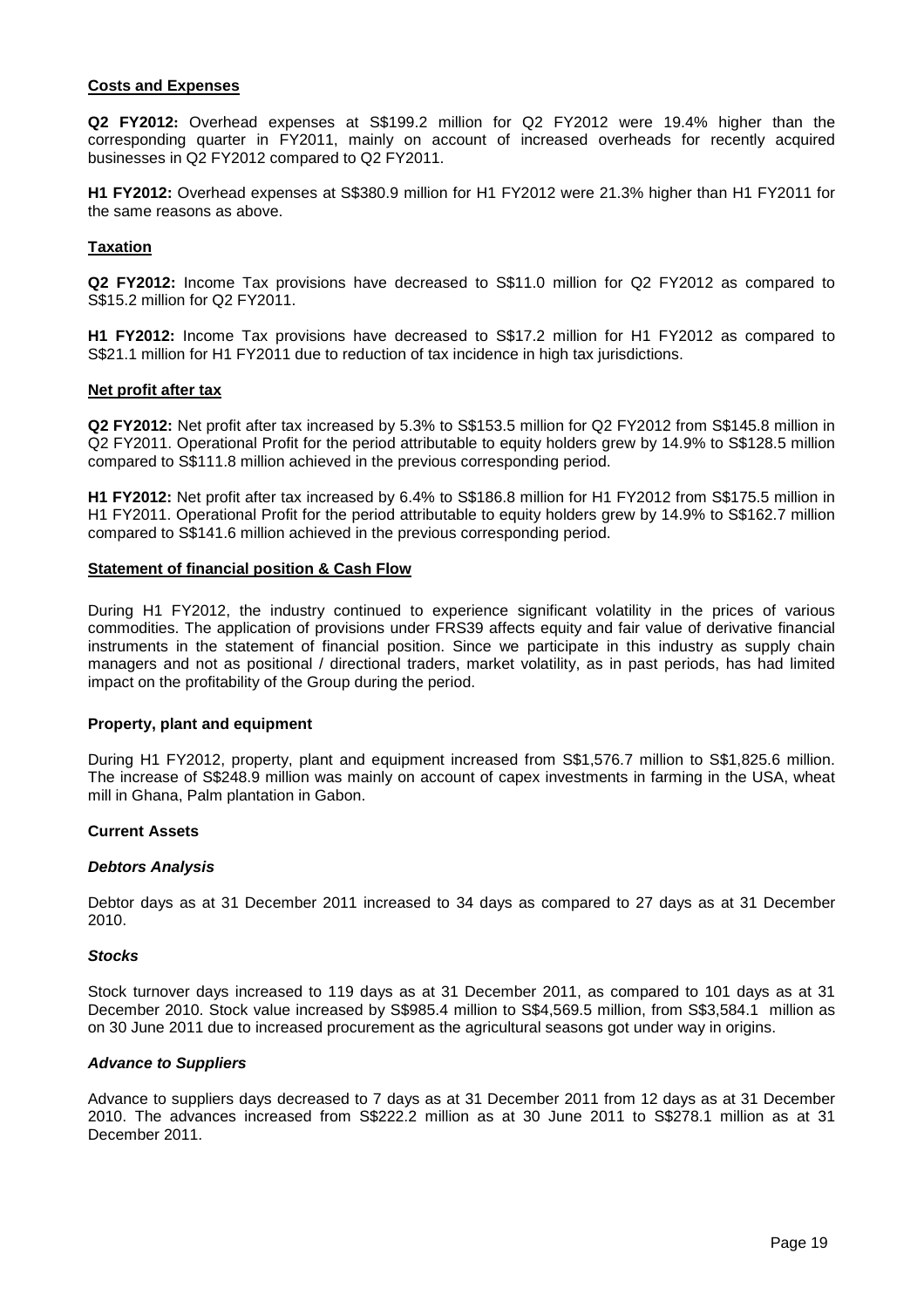## **Cash and Fixed Deposits**

Cash and Fixed Deposits increased by 32.4% to S\$1,154.6 million as of 31 December 2011 from S\$872.2 million as of 30 June 2011 as we drew down on the syndicated loan facilities pending deployment in fixed capital and working capital investments.

#### **Borrowings**

Borrowings increased to S\$7,484.2 million as of 31 December 2011 from S\$6,580.6 million as of 30 June 2011. This increase was mainly on account of drawdown of the long-term facilities pending deployment in working capital / M&A / capex projects. The borrowings, net of cash and cash equivalents, increased by S\$621.3 to S\$6,329.6 million as compared to S\$5,708.3 million as at 30 June 2011.

## **Equity**

Total share capital and reserves (before Fair Value Adjustment Reserves and Non-controlling interest) increased by 26.3% from S\$2,568.1 million as of 30 June 2011 to S\$3,243.4 million as of 31 December 2011 due to funds received for tranches two and three of the equity raising exercise launched in June 2011 . Fair Value Adjustment Reserves decreased from (S\$322.7) million as of 30 June 2011 to (S\$63.1 ) million as of 31 December 2011.

Net Debt to Equity decreased from 2.22x as of 30 June 2011 to 1.95x as of 31 December 2011.

During H1 FY2012, the Company issued 206,900,951 shares for cash and the exercise of share options.

9. Where a forecast, or a prospect statement, has been previously disclosed to shareholders, any variance between it and the actual results.

There was no forecast made by the Company.

10. A commentary at the date of the announcement of the significant trends and competitive conditions of the industry in which the Group operates and any known factors or events that may affect the Group in the next reporting period and the next 12 months.

The Group constantly reviews corporate development opportunities which are in line with our corporate growth strategy. Some of these are in the nature of acquisitions and joint ventures. The Group is currently in discussions with various parties on such opportunities. If any of these opportunities were to materialize these may have an effect on the financials of the Group. The Group continues to remain positive about its prospects for the remaining part of FY2012.

- 11. Dividend
	- (a) Current Financial Period Reported on 31 December 2011.

Any dividend recommended for the current financial period reported on?

NIL

(b) Corresponding Period of the Immediately Preceding Financial Year.

Any dividend declared for the corresponding period of the immediately preceding financial year?

NIL

(c) Whether the dividend is before tax, net of tax or tax exempt. If before tax or net of tax, state the tax rate and the country where the dividend is derived. (If the dividend is not taxable in the hands of shareholders, this must be stated).

N.A